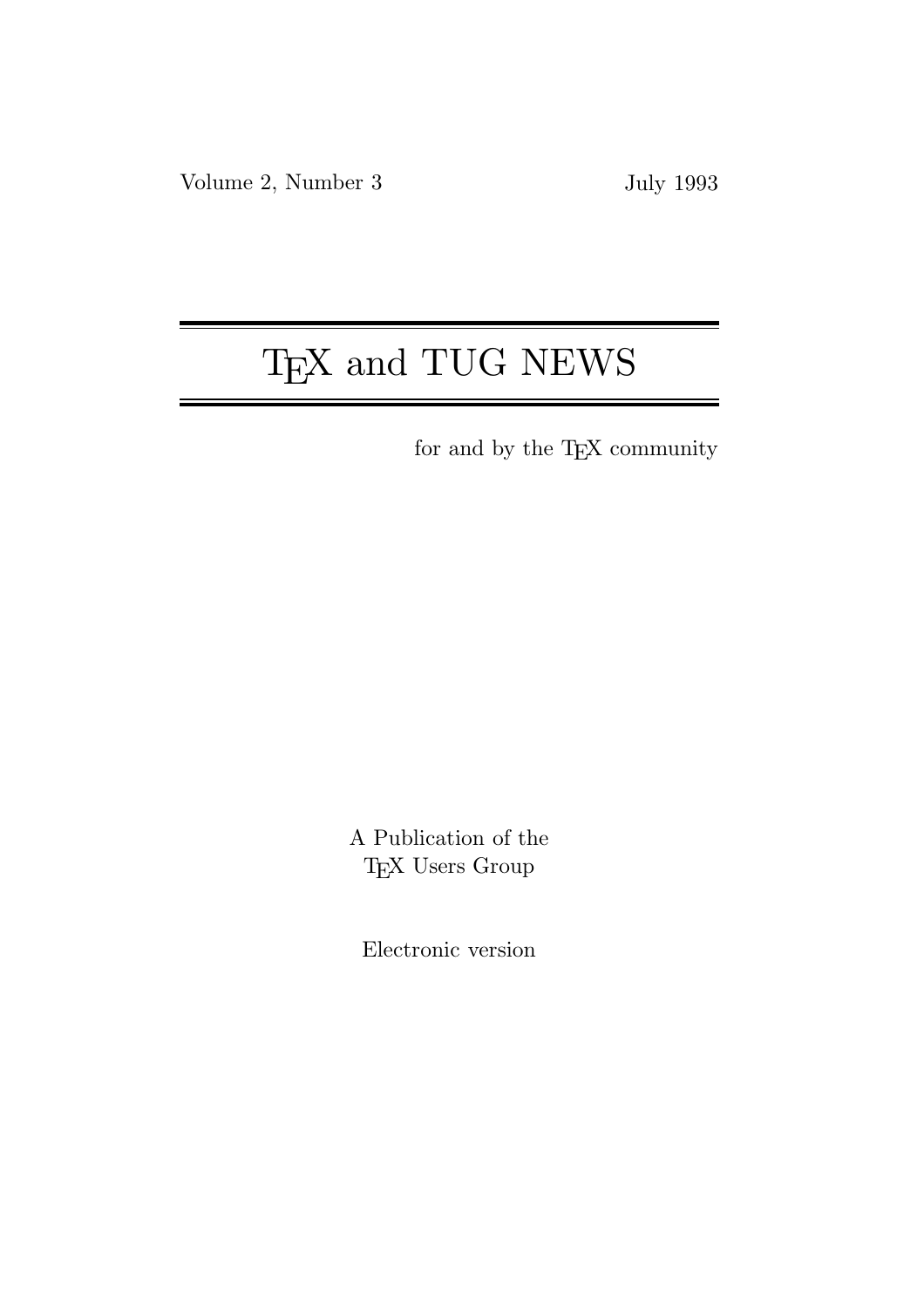# TEX and TUG NEWS

#### Mission Statement

The T<sub>E</sub>X Users Group (TUG) provides leadership:

- 1. to encourage and expand the use of TEX, METAFONT, and related systems
- 2. to ensure the integrity and portability of T<sub>E</sub>X, METAFONT, and related systems
- 3. to foster innovation in high-quality electronic document preparation

T<sub>E</sub>X and TUG NEWS is a newsletter for T<sub>E</sub>X and L<sup>AT</sup>E<sub>X</sub> users alike: a forum for exchanging information, tips and suggestions; a regular means of communicating news items to one another; a place where information about  $T_F X$  and  $T U G$  can be quickly disseminated.

Throughout the newsletter "TEX" is understood to mean TEX, LATEX,  $\mathcal{A}\mathcal{M}$ S-TEX, and other related programs and macros. TEX and TUG NEWS is produced with the standard L<sup>A</sup>TEX distribution, and is to be as portable a document as possible.

The entire contents of this newsletter are being placed in the public domain. The source file of this issue will be placed in the aston, shsu, and stuttgart archives, as well as at the heidelberg, labrea, and ymir archives. Copying and reprinting are encouraged; however, an acknowledgement specifying T<sub>E</sub>X and TUG NEWS as the source would be appreciated.

Submissions to T<sub>F</sub>X and TUG NEWS should be short, the macros must work, and the files must run without special font or graphics requirements: this is to be a portable newsletter (the new font selection scheme has not yet been implemented). Correspondence may be sent via e-mail to tug@math.ams.org with the subject line NEWSLETTER.

| T <sub>EX</sub> Users Group | Phone: | $+1$ (805) 963-1338      |
|-----------------------------|--------|--------------------------|
| P.O. Box 869                | FAX:   | $+1$ (805) 963-8358      |
| Santa Barbara, CA 93102 USA |        | E-mail: tug@math.ams.org |

TEX is a trademark of the American Mathematical Society.

TEX and TUG NEWS (ISSN 1065-240X) is published quarterly by the TEX Users Group, 735 State Street, P.O. Box 869, Santa Barbara, CA 93102, U.S.A. The 1993 dues for individual members are \$60.00 for regular members and \$30.00 for students.

Second-class postage paid at Santa Barbara, CA, and additional mailing offices. Postmaster: Send address changes to TEX and TUG NEWS, TEX Users Group, P.O. Box 869, Santa Barbara, CA 93102, U.S.A.

Membership in the TEX Users Group is for the calendar year, and includes all issues of TUGboat and TEX and TUG NEWS for the year in which membership begins or is renewed. Individual membership is open only to named individuals, and carries with it such rights and responsibilities as voting in the annual election.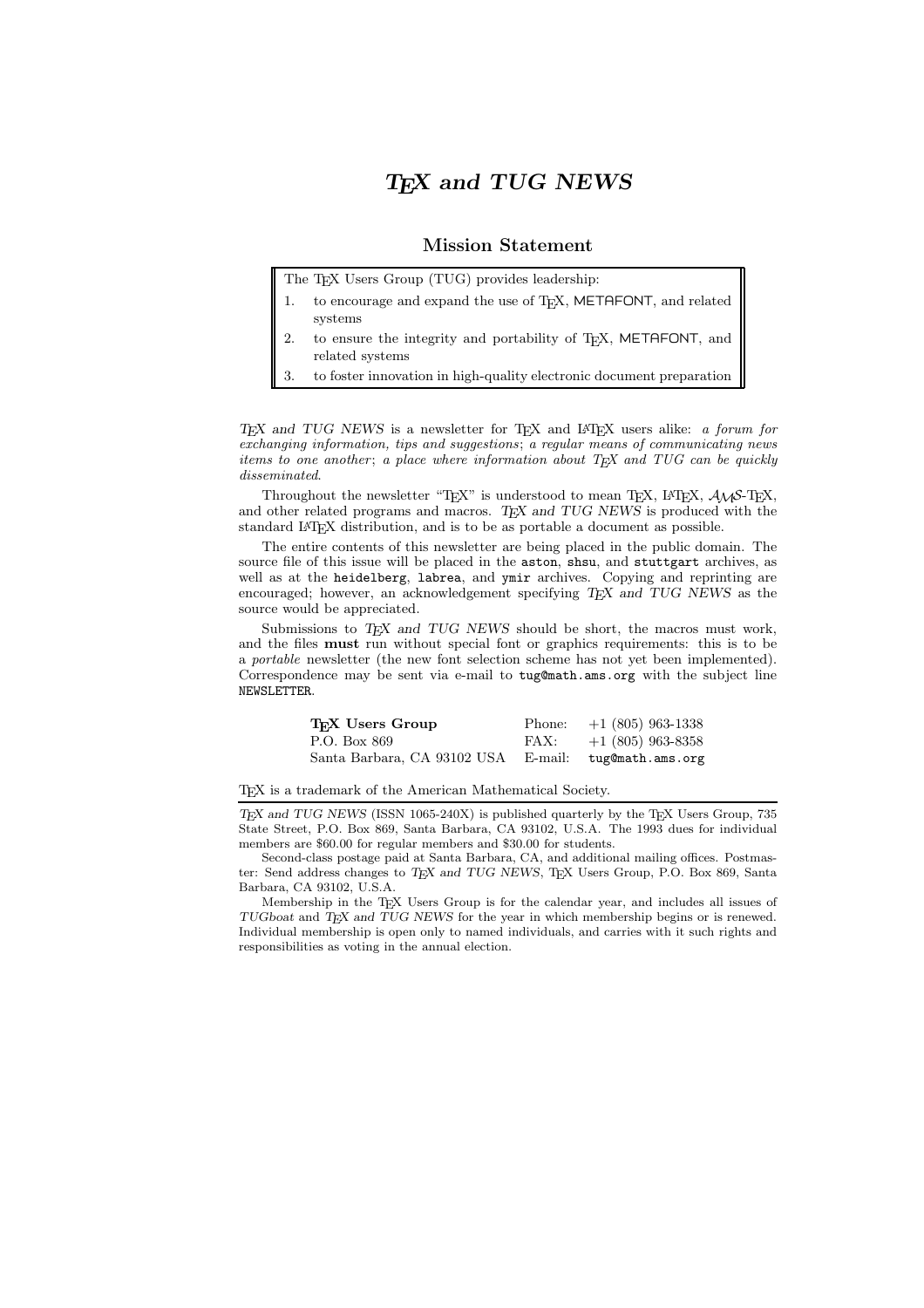# Editorial

News! News! And still more News! Maybe it's a sign of the excitement which the Annual Meeting generates, but there has been an avalanche of news releases and announcements crossing my screen these days. Things I've had no room for include:

- the Textures 1.6 release
- Arbortext and Solaris 2.x for T<sub>EX</sub> users
- Bernard Gaulle has announced a new release of french.sty v.3.20
- Timothy van Zandt has a new release of PSTricks out, available also from TUG
- there's a new thing called  $\Lambda$ CROBAT if we're lucky, we'll be seeing something about it at Aston
- and here's a last-minute arrival: a July release of something called  $T_{F}X$ help: The On-Line TEX Handbook, from Arvind Borde

Question: should we be mentioning new releases in TTN? What do you think? People who cruise the newsgroups read about them all the time: it seems a reasonable thing to bring some of those announcements here to TTN. What sorts of things do you want to know about?

We have a list of the conference presentations as they are currently known, and we have a list of the courses and instructors for the week before, and the week after the conference itself. Lots is happening, that's for sure! And remember to bring some discs if you want to copy some of the updates/upgrades to software from the fabulous Aston Archive.

See you at Aston. And for those who won't be able to make it, the Proceedings issue of TUGboat will bring the conference to you in a few months' time.

> Christina Thiele Editor, TEX and TUG NEWS

| Oct. issue          | Sept. 15th |
|---------------------|------------|
| Jan. issue $(1994)$ | Dec. 1st   |
| Apr. issue          | March 15th |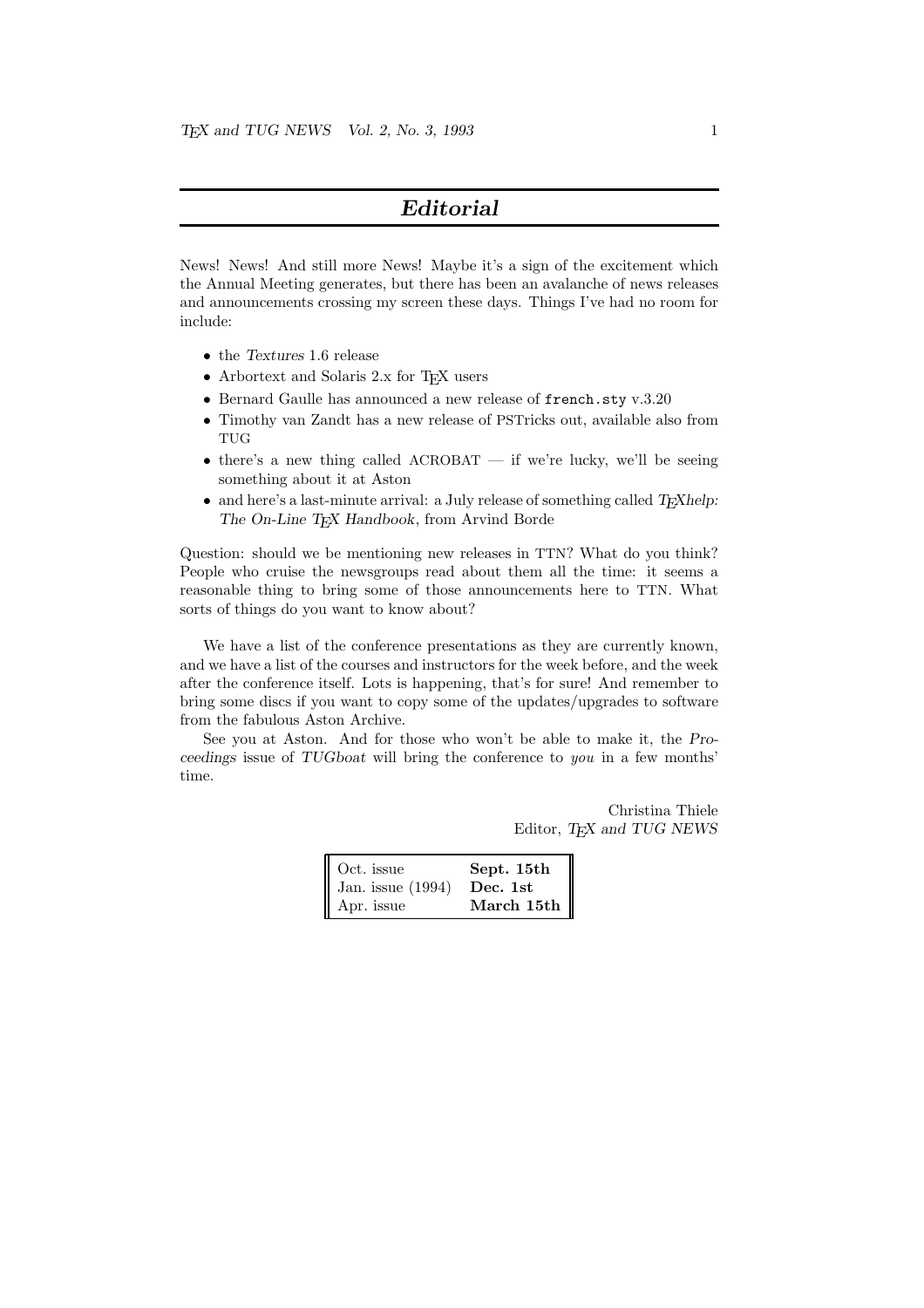# Typographer's Inn

#### Well-versed

The late Brian O'Nolan (Flann O'Brien), writing his satirical column Cruiskeen Lawn (as Myles na gCopaleen) in the *Irish Times* in the 1930s commented:

Having considered the matter in—of course—all its aspects, I have decided that there is no excuse for poetry. Poetry gives no adequate return in money, is expensive to print by reason of the waste of space occasioned by its form, and nearly always promulgates illusory concepts of life. [My italics]

Several times I have been asked to help with the formatting of poetry. There are several 'poem.sty' files around, but none of them seem to tackle the fundamental problem of coping with overlong lines. The poet, untrammelled by having to consider such mundane factors as typography, quite rightly expects the printer to make as decent a shot as possible at reproducing the poem, but all too often the 'printer' is nowadays an inexperienced DTP operator, with scant knowledge of typographic practice.

It is particularly evident when setting in short measures, but the only satisfactory solution I have been able to come up with is the following kind of layout (this is a verse of a hymn which had to be set in  $10/11$  pt to  $12\frac{1}{2}$  pc):

6 And in the garden secretly, And on the cross on high, Should teach his brethren, and To suffer and to die. [inspire

What I haven't been able to find is the way to get TEX to do this by itself. The usual pint of Guinness at Aston for the first solution. I should mention that when there is insufficient space at the end of the next line, and if there is sufficient space at the end of the preceding line, then the excess word should be brought up to the preceding line! The alternate indenting is handled by the code:

```
\newcount\plines
\everypar={\global\advance\plines by1
           \ifodd\plines\else\quad\fi}
\obeylines%
```
so this extra space also needs to be taken into account.

Curiously, as I was in the middle of writing this, a question about verse formatting was posted to comp.text.tex, so it would be nice to come up with some answers.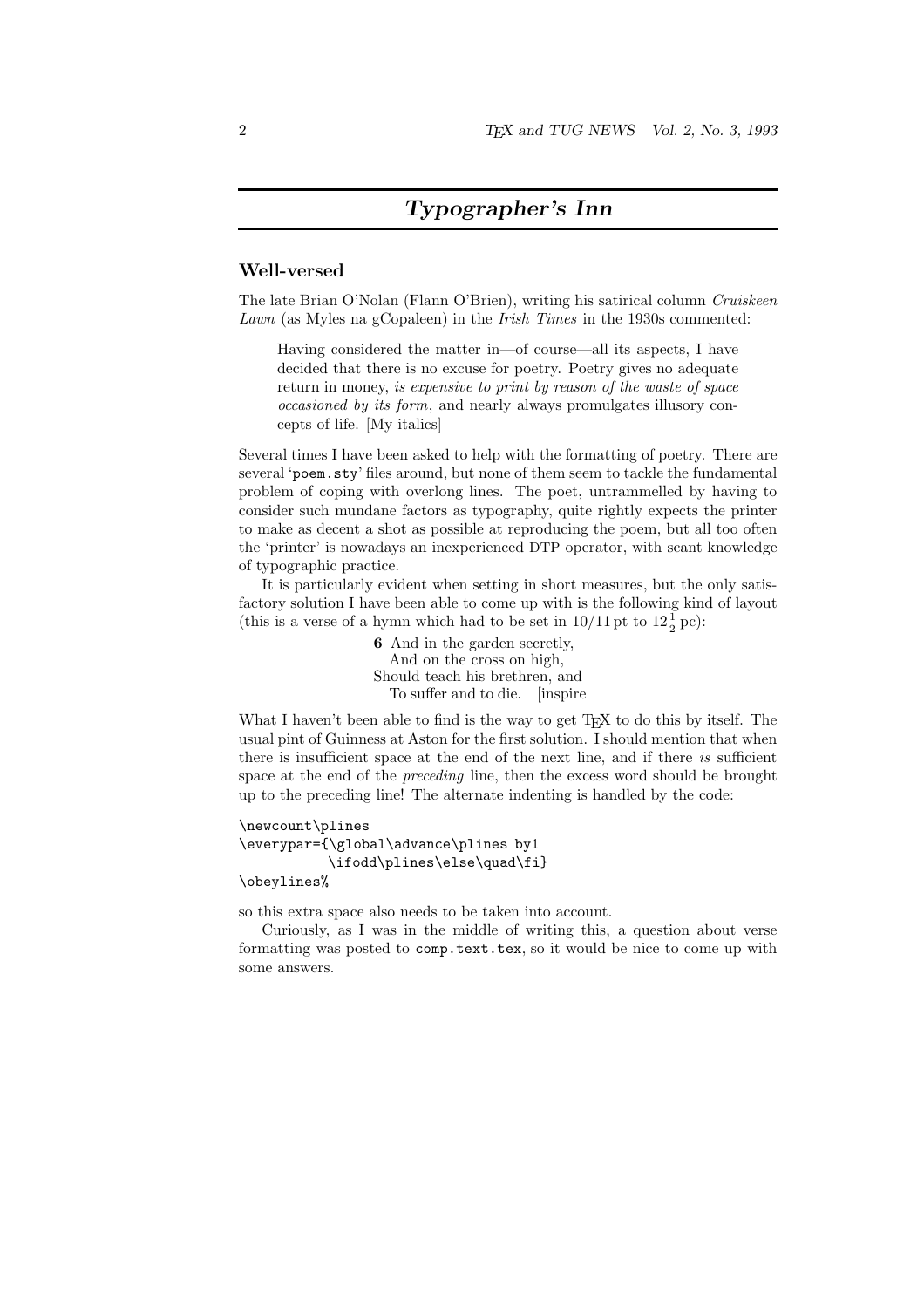#### When is an em not an em?

Talking of comp.text.tex, there has been a debate recently about the size of an em. A user wanted to know how big an em was, and if that size was related to the current point size of type. Once the confusion was settled over the separate meaning of a pica em (always 12 pt, regardless of what type you are setting in: this is TEX's 'pc' unit of measurement), it became obvious that there is substantial disagreement, or at least misunderstanding, over the term 'em'.<sup>1</sup>

Historically, an em was the width of a capital 'M' (approximately, anyway). As more and more type designs deviated from this, it became necessary to fix the value at some standard: normally 1 em is the same as the current pointsize: that is, if you are setting in 8 pt type, then the instruction 'leave 1 em space' means 'leave 8 pt space'. Anyone who has ever set metal type knows this from the fact that an em quad is a square-section slug of typemetal of side  $x$  pt, where  $x$  is the typesize in points.

However, METAFONT does not obey this convention: if you process the following code, you will find that the width of what METAFONT claims is 1 em in cmbx10 is actually 11.49994pt.

```
\newbox\embox \newdimen\emwidth
\setbox\embox=\hbox{\tenbf\hbox to1em{\hfill}}
\emwidth=\wd\embox
\showthe\emwidth
```
I'm not sure why it does this: I have never found a use for it, and have always had to be explicit when writing macros to make sure that if the typographer's spec says 'Chapter Number in 8/9 pt Times Bold, run in 2 em to Chapter Title in 8/9 pt Times Roman' that the result leave exactly 16 pt between CN and CT, otherwise the client will be upset.

Can anyone shed some more light on this? Perhaps it's some devious and hidden difference between typographical practice in North America and in Englishspeaking parts of Europe.

#### Fonts

I've just managed to get a real PostScript laser printer near me: up until now I've been making do with Ghostscript for drafts and trusting to a well-tried local typesetter for repro pulls and camera-ready. I still think the default interletter spacing on the Adobe fonts is too tight. I don't have a copy of ATF Garamond, but if anyone out there can lay their hands on a specimen book, and measure an alphabet, I'd be glad of the opportunity to compare it with the one sold by Adobe.

 $<sup>1</sup>$ And there we have a classical example of where to put the punctuation. Presumably the</sup> MLA would prefer me to finish the sentence with 'em.'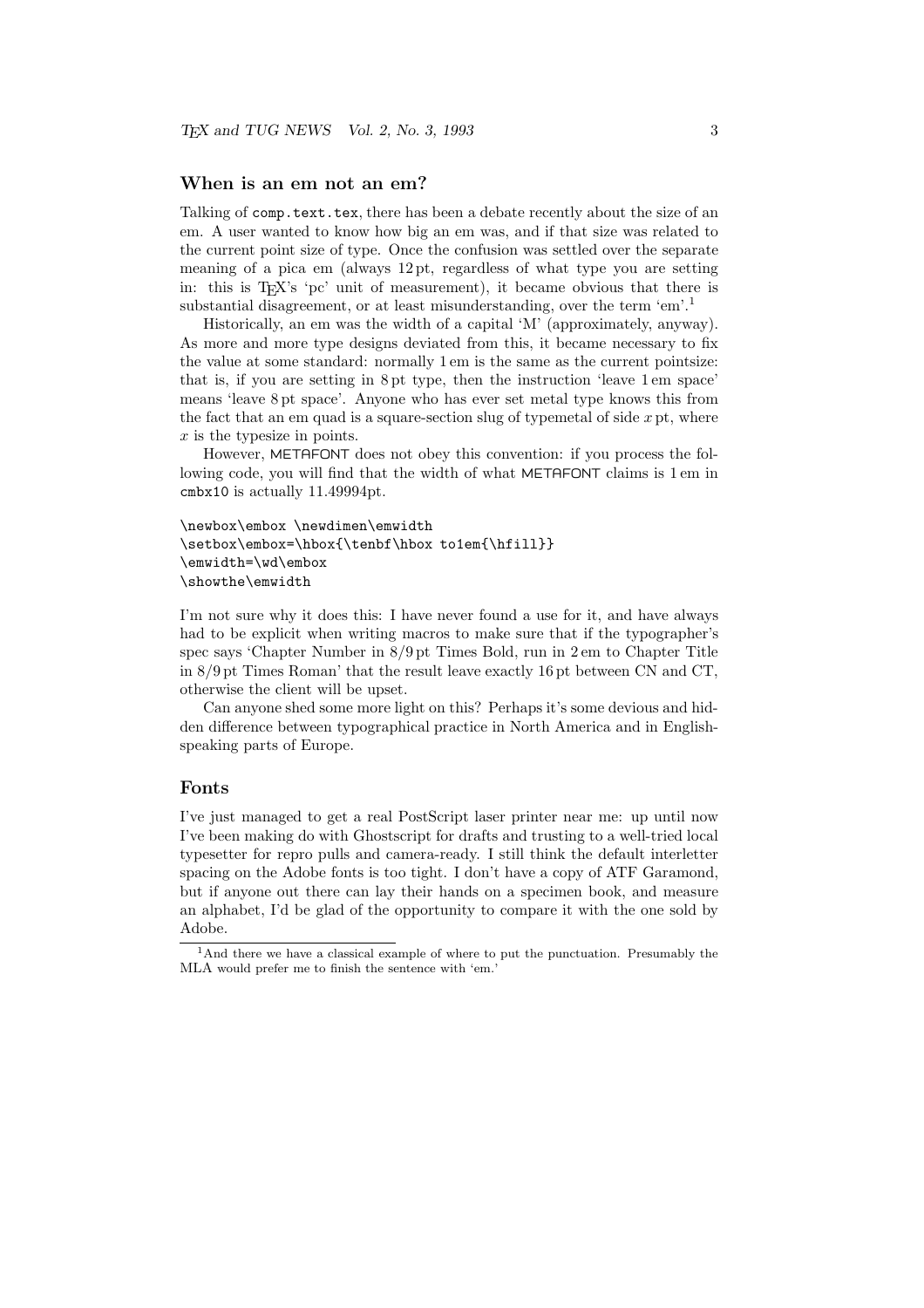# New Publications

Peter Schmitt schmitt@awirap.bitnet a8131dal@awiuni11.edvz.univie.ac.at

Helmut Kopka and Patrick W. Daly. A Guide to  $\cancel{A}T\cancel{P}X$ : Document Preparation for Beginners and Advanced Users. Addison-Wesley (UK) Ltd., 1993. 448pp. US\$34.50. ISBN 0-201-56889-6.

• This book is based on two well-known German books by Helmut Kopka:  $\Delta H_{\text{F}}X$  — Eine Einführung, and  $\Delta H_{\text{F}}X$  — Erweiterungsmöglichkeiten.

- Francesc Rosselló Llompart. L'ABC del TEX. Palma de Mallorca: UIB-DMI Departament de Ciències Matemàtiques i Inform`atica, Universitat de les Illes Balears, 1991.
- Reinhard Wonneberger. L<sup>A</sup>TEX. 3., durchgesehene und erweiterte Auflage. (Addison-Wesley Kompaktführer) Bonn etc.: Addison-Wesley, 1993. XVI, 166pp. DM 29,80. ISBN 3-89319-589-0.

• This is the third (expanded) edition of a concise German LAT<sub>EX</sub> reference (previous editions 1987 and 1988). The main addition is a section on german.sty, which is widely used in German-speaking countries.

#### Electronic publications

Hubert Partl, Elis. Schlegl and Irene Hyna. Una Descripción de  $A^2T_FX$ . • Spanish translation by Tomas Bautista of well-known German introduction to LAT<sub>EX</sub>, LAT<sub>EX</sub>-Kurzbeschreibung. Includes material on the spanish style option. Available in Spain from ftp.eunet.es (also known as goya. uu.es) in the directory info/unix/text/TeX/spanish/tutorial, as well as from the main TEX archives.

#### Latest issues of other T<sub>E</sub>X newsletters

- Les Cahiers GUTenberg: No. 14: EuroTEX'92: Proceedings of the 7th European T<sub>E</sub>X Conference. Prague, Sept. 14–18, 1992. Pp.  $vi + 330$ . No. 15, avril 1993, 61pp. ISSN 1140-9304.
- GUST: Zyszyt 1 (1993). [March issue  $35 + 7$ ; A4 format.] First issue of the newsletter GUST from the Polish user group Grupa Użytkowników Systemu T<sub>E</sub>X. Editors are: Włodek Bzyl and Tomasz Przechlewski. Address is: Instytut Matematyki UG, Wita Stwosza 56, 80-952 Gdańsk. E-mail: matwb@halina.univ.gda.pl.

MAPs: issue 93.1, 1993, 233pp. [Dutch-speaking user group, NTG publication].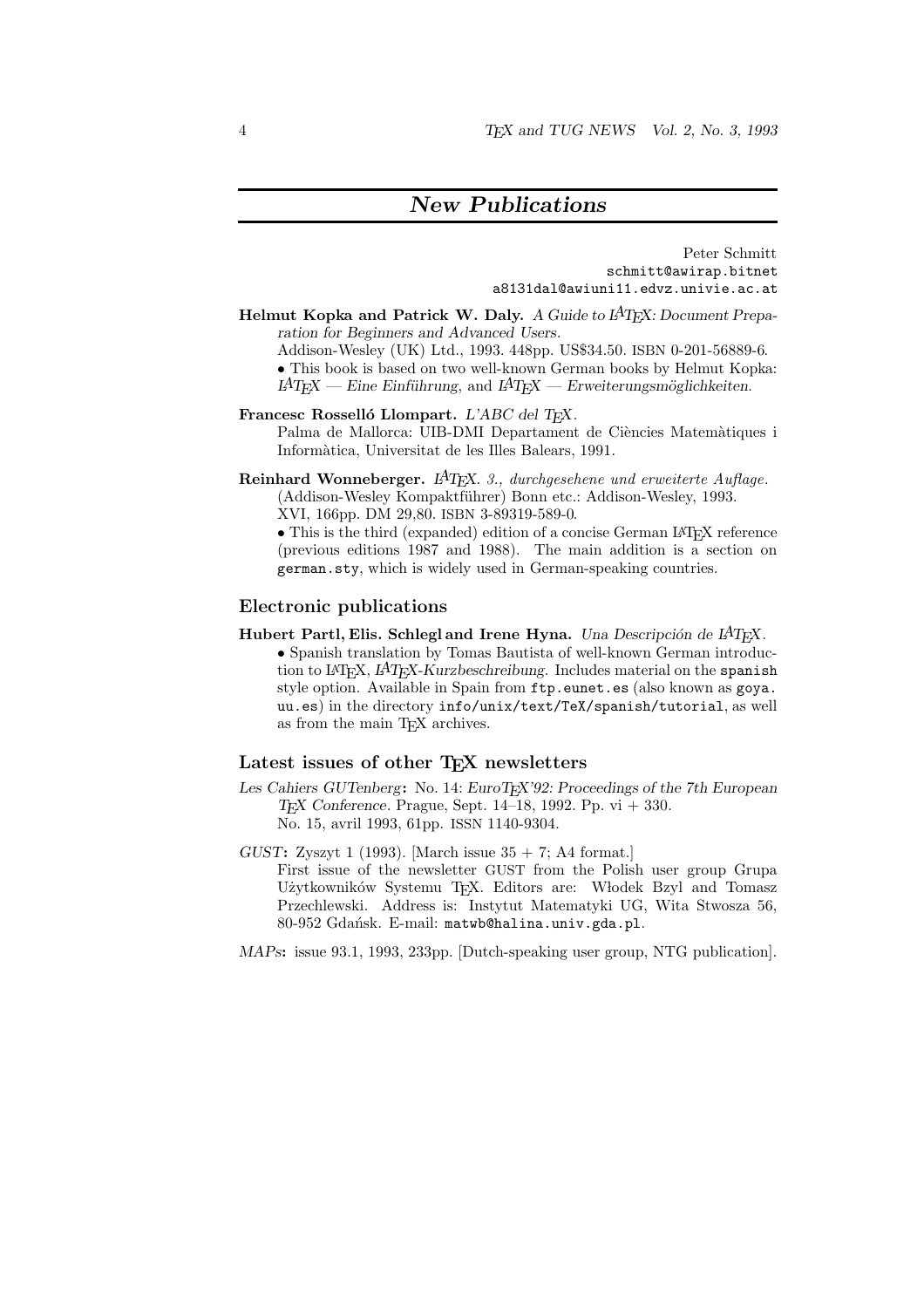### Feature Article

#### International quotations Johannes Braams

PTT Research J.L.Braams@research.ptt.nl Introduction

#### At the conference in Portland last year, Christina Thiele asked me if I was willing to write an article for TTN about quotation marks. She said that she suspected that there would be many people out there who would want to know how to produce quotation marks in a little piece of, say, French text that they include in their document that is otherwise written in English. All this is of course covered in the Babel language-specific style files, but for those who don't want to use Babel but do need the occasional quotation mark I wrote this article.

Let me start with a disclaimer: I am not familiar with all the typographic conventions that are in use in the various countries all over the world. Also I can only give you macros for those languages for which a language-specific Babel file exists. So, there may be more conventions. If you know of them, please inform me, so that I can enlarge my collection.

Yet another disclaimer: If you have access to fonts with the DC/EC (or Cork) encoding, you do not need most of the hackery in this article. Those fonts include the necessary characters, so they need not be constructed.

The first part of this article<sup>1</sup> deals with the macros needed to typeset the quotation marks needed for various languages. First, I'll introduce some internal hackery, then the macros that really produce quotation marks. I also give some shortcuts to make the macros easy to use. Finally, I will give some examples of the use of the macros. In the examples, I will show the source text as well as the typeset result.

#### Some help macros

Because the macros in this part of the code are not intended for use in a document, we'd like to 'hide' them from the user. Usually this is done by changing the category code of a character with category code 'other' to a letter. More often than not the  $\mathcal{P}$  is chosen for this purpose. Sometimes the underscore is used for this purpose as well. Here I too will use the '.'. Of course the category code needs to be reset later so we store the current value in \uscatcode:

```
\chardef\uscatcode=\catcode'\_
\catcode'\_=11\relax
```
<sup>&</sup>lt;sup>1</sup>When the source of this article is run through LAT<sub>EX</sub> it produces a file called quoting.tex which contains all the code that is described and used in the article.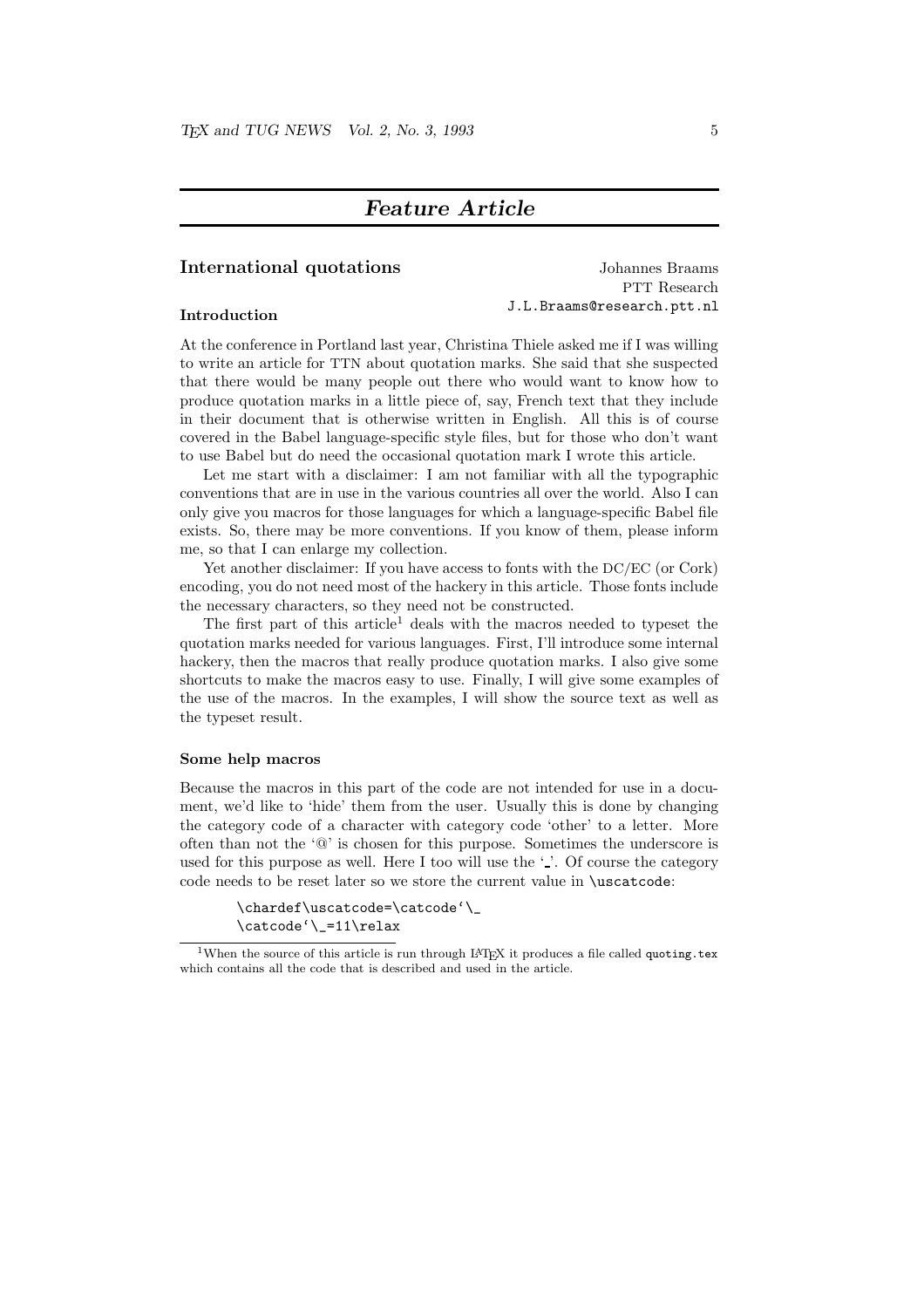In some languages we need to lower quotation marks to the baseline. For this purpose we use the macro \set\_low\_box. It has one argument and uses \box0 to gives us its result. This macro comes from german.tex.

It firsts typesets a comma in box register 2 and its argument in box register 1. Then it computes the distance that the argument has to be lowered to reach the baseline. Finally, it lowers the contents of box register  $0$  — using box register 0 again for the result — and adjusts the values for the height and depth of the box:

```
\def\set_low_box#1{\setbox2\hbox{,}\setbox0\hbox{#1}%
  \dimen0\ht0 \advance\dimen0 -\ht2%
 \setbox0\hbox{\lower\dimen0 \box0}\ht0\ht2 \dp0\dp2}
```
Using macros for quotation marks sometimes disturbs the spacefactor, so we also need a macro to preserve it. This macro also stems from german.tex. It first checks if it is executed in horizontal mode; if that is the case, the current spacefactor is stored in the macro  $\angle$ SF. Outside horizontal mode the macro  $\angle$ SF is empty. Then **\save\_sf\_q** typesets its argument and resets the spacefactor:

```
\def\save_sf_q#1{{\ifhmode
 \edef\_SF{\spacefactor\the\spacefactor}\else
  \let\_SF\empty \fi \leavevmode #1\_SF}}
```
#### Producing the quotation marks

In languages such as Dutch, German and Czech, the opening quotes are traditionally typeset at the baseline:

```
\def\loq{\protect\_loq}
\def\_loq{\save_sf_q{\set_low_box{''}\box0\kern-.04em}}
```
In German, the closing quotes are also different from what is provided by TEX. They use something that looks like the Eglish opening quotes as closing quotes. Obviously, if one didn't do anything about it, the spacing would be wrong. Therefore we need yet another macro, \icq:

```
\def\icq{\protect\_icq}
\def\_icq{\save_sf_q{\kern-.07em''\kern.07em}}
```
In French typography, a very different kind of quote mark is used, the socalled 'guillemets'. To realise these guillemets, various macros have been floating around the net. According to the french.sty package by Bernard Gaulle, one of the oldest definitions is:

```
\def\oog{\protect\_oog}
\def\_oog{\leavevmode\ifdim\lastskip>0pt\unskip
           \penalty-9\hskip0.35em minus 0.35em\fi
```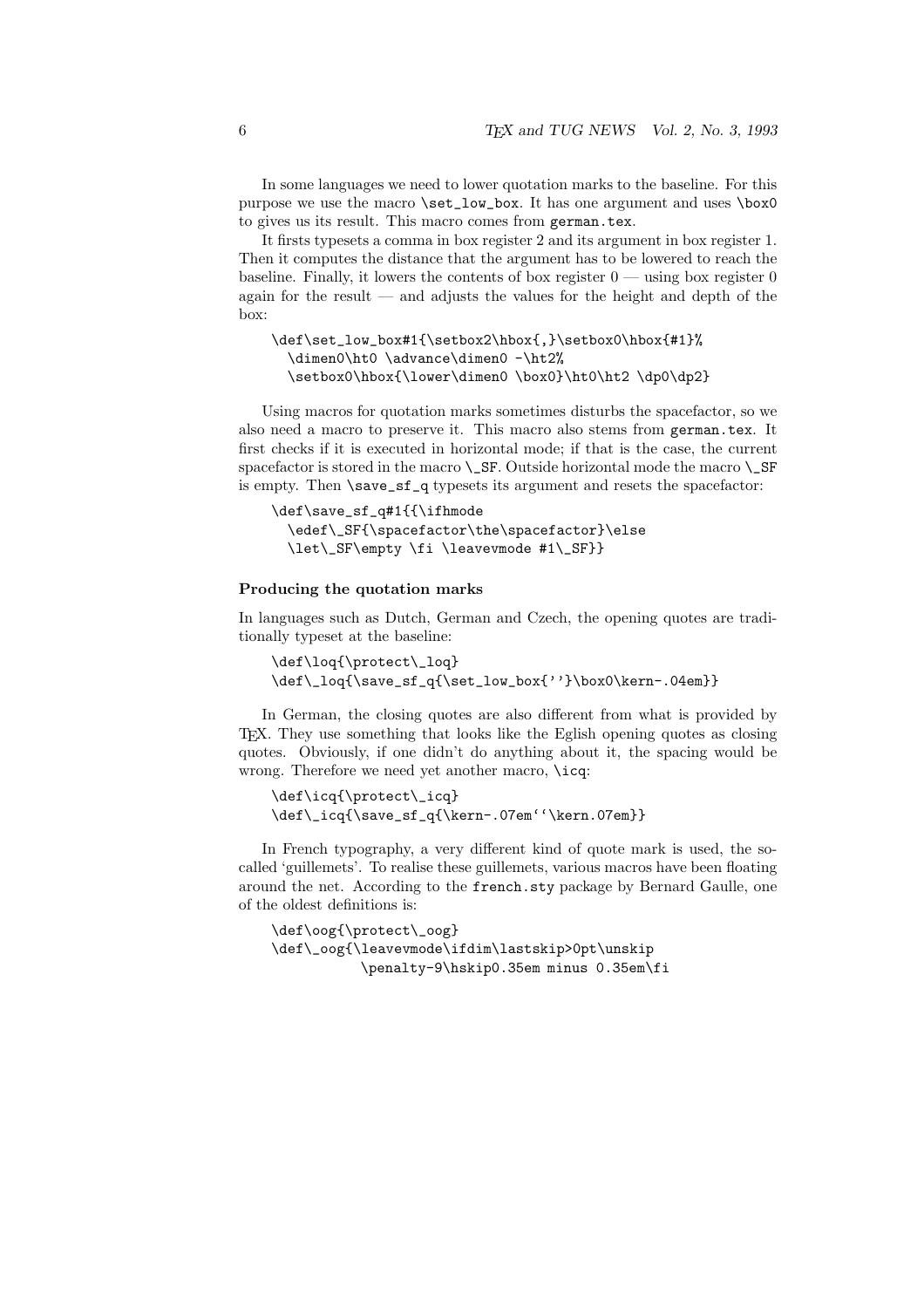```
\raise .27ex\hbox{$\scriptscriptstyle\ll$}%
           $\,$\nobreak\ignorespaces}
\def\ocg{\protect\_ocg}
\def\_ocg{\leavevmode\ifdim\lastskip>0pt\unskip
           \penalty10000\fi
           \nobreak$\,$\leavevmode
           \raise .27ex\hbox{$\scriptscriptstyle\gg$}}
```
But this does not really give the result that the French would like. Therefore, if you have access to the L<sup>A</sup>TEX symbol fonts it is better to use the following definition for the guillemets:

```
\chardef\lg='050
\chardef\rg='051
\def\og{\protect\_og}
\def\_og{\hbox{\ly\lg\kern-0.2em\lg\kern+0.2em}}
\def\cg{\protect\_cg}
\def\_cg{\hbox{\ly\kern+0.2em\rg\kern-0.2em\rg}}
```
In the code above the control sequence  $\iota$  ly is used. It is an internal macro from the old font selection scheme in LAT<sub>EX</sub>. When you use the NFSS you will have to define it this way:

```
\ifx\undefined\selectfont
\else
  \def\ly{\fontfamily{lasy}\fontseries{m}
          \fontshape{n}\selectfont}
\fi
```
#### Easy usage

In the previous section a couple of macros have been defined to make it possible to use various quotes. But it would be nice if one didn't have to do so much typing each time they were used. To provide easy access, it is common use in language-specific files to introduce active characters. For the macros presented here, we could introduce three active characters, the ", < and the  $\ge$ :

```
\def\dq{"}\catcode'\"=\active
\def\lt{<}\catcode'\<=\active
\def\gt{>}\catcode'\>=\active
```
As you may have noticed, I saved a copy of the non-active version of each character in a control sequence. These are needed later on, when the active character has inspected its argument and decides that it needs to insert the non-active version of itself.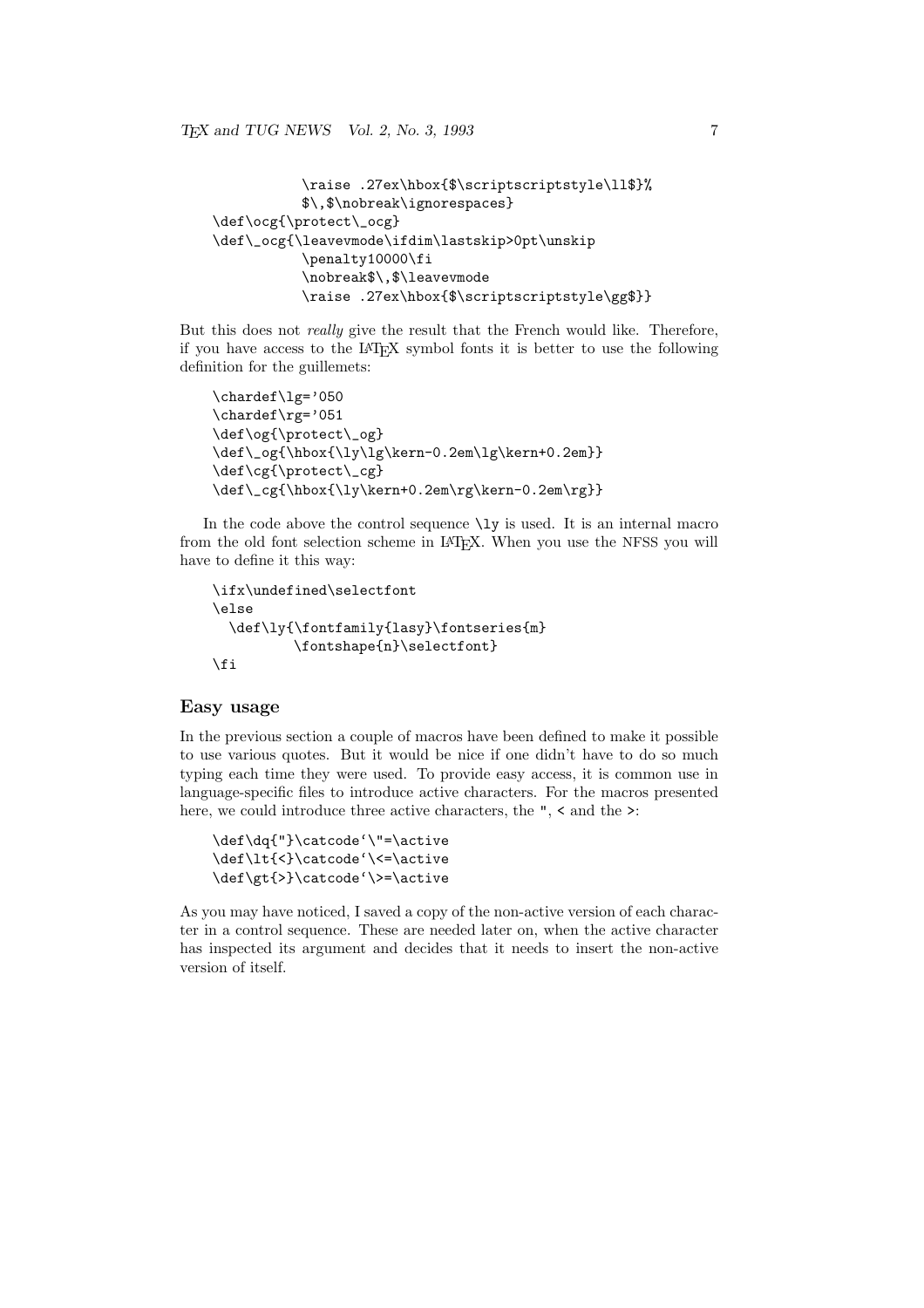We use the active " to access the low opening quotes and the German closing quotes; the other two are used to produce the guillemets. Here is the definition of the active characters:

```
\def"#1{\ifx#1'\loq{}\else
                           \ifx#1'\icq{}\else\dq#1
                           \ifmmode \frac{1}{1} \ifmmode \frac{1}{1} \ifmmode \frac{1}{1} \ifmmode \frac{1}{1} \ifmmode \frac{1}{1} \ifmmode \frac{1}{1} \ifmmode \frac{1}{1} \ifmmode \frac{1}{1} \ifmmode \frac{1}{1} \ifmmode \frac{1}{1} \ifmmode \frac{1}{1} \ifmmode \frac{1}{1} \ifmmode \frac{1}{1} \ifmmode \frac{1}{1} \ifmmode \frac{1}{1} \ifmmode \frac{1}{1} \ifmmode \frac{1}{1} \ifmmode \frac{1}{1} \ifmmode \frac{1}{1} \ifmmode \frac{1}{1}\def<#1{\ifx#1<\ifmmode\lt\lt\else\og{}\fi\else\lt#1\fi}
\def>#1{\ifx#1>\ifmmode\gt\gt\else\cg{}\fi\else\gt#1\fi}
```
But, be careful when introducing new active characters. You have to make sure that they get deactivated at the right moment. Therefore, we need to add them to macros such as \dospecials and — in case you use LATEX — \@sanitize. A safe way of doing this was found by Bernd Raichle. It involves using an extra macro \add\_special:

```
\chardef\atcatcode=\catcode'\@
\catcode'\@=11\relax
\def\add_special#1{\begingroup
   \def\do{\noexpand\do\noexpand}
   \def\@makeother{\noexpand\@makeother\noexpand}
   \edef\x{\endgroup
     \def\noexpand\dospecials{\dospecials\do#1}
      \expandafter\ifx\csname @sanitize\endcsname\relax \else
        \def\noexpand\@sanitize{\@sanitize\@makeother#1}
     \fi}
   \{x\}\catcode'\@=\atcatcode\relax
```
Once that macro is defined we use it to tell T<sub>E</sub>X to treat our active characters with caution:

\add\_special\" \add\_special\< \add\_special\>

#### Wrapping up

These macros were defined while the category code of the '.' was changed. It must not be forgotten to undo that change:

\catcode'\\_=\uscatcode\relax

#### Examples

```
A quotation in Dutch might look like this:
   Hij zei: "'Ga je mee?''.
                                         Hij zei: "Ga je mee?".
```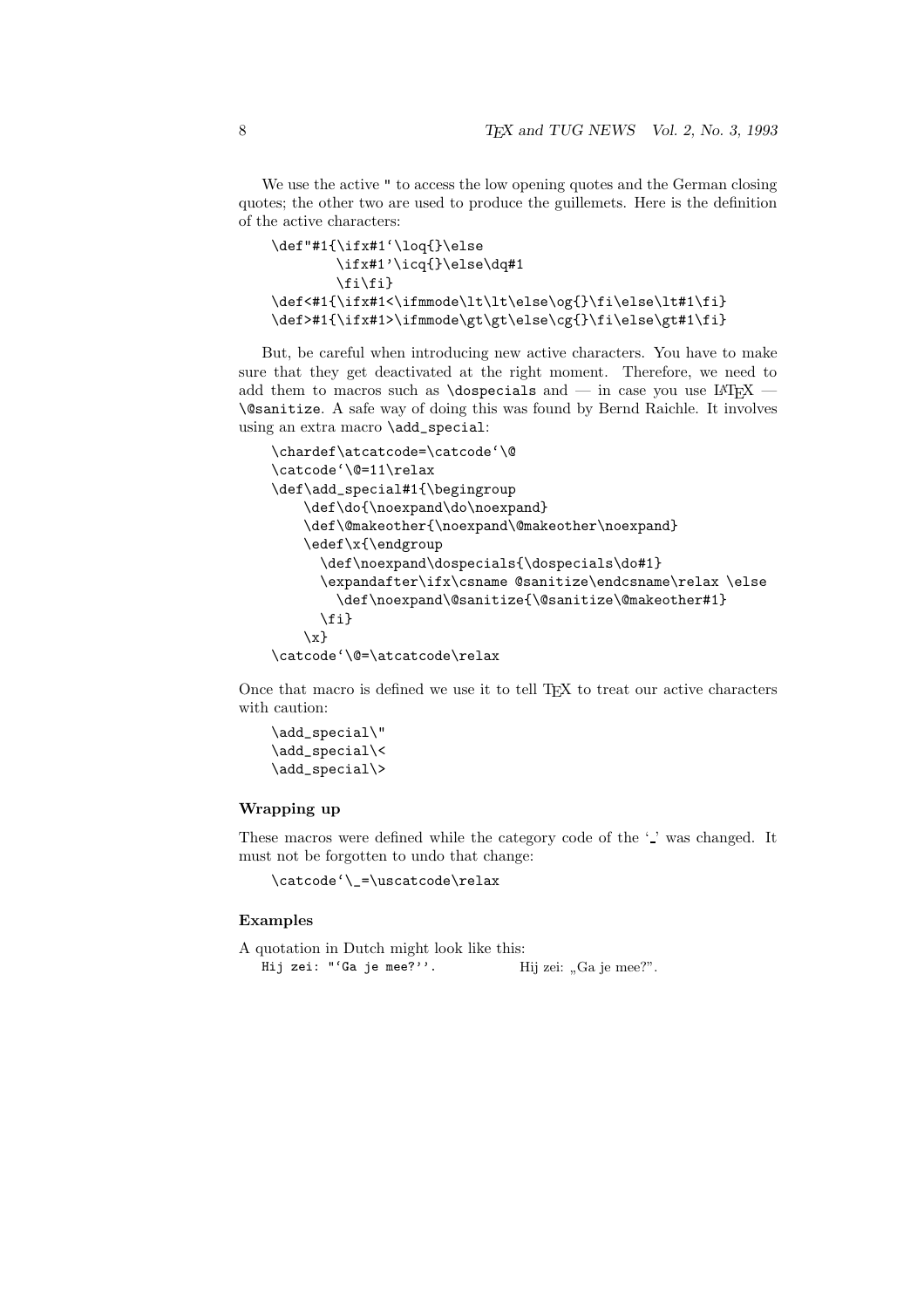But in French (using the definition that uses the L<sup>AT</sup>EX symbol font) it would be:

Il disait: << Tu va? >>. Il disait: « Tu va? ». Whereas in Italian it might look like:

Lui dice: >>Andiamo?<<. Lui dice: \*Andiamo?«.

To show the difference between the two definitions given for the guillemets, this is what the old version looks like:

Il disait: \oog\ Tu va? \ocg. Il disait: <sup>≪</sup> Tu va? <sup>≫</sup>.

# " $Hev - it \text{ works}!$ "

Jeremy Gibbons University of Auckland jeremy@cs.aukuni.ac.nz

Welcome to "Hey  $-$  it works!" This column is designed for little tricks  $-$  even ones that seem trivial or inelegant — that others may find useful. If you have any such items, please send them in to me at the address above.

Paul Hafner, in the Department of Mathematics and Statistics here at Auckland, pointed out a problem with Hans Guesgen's macros in the last issue for interspersing headings in bibliographies. Hans was working from an older version of L<sup>A</sup>TEX, and an update to L<sup>A</sup>TEX in January 1992 broke Hans' macro; the fix is to add the definition

```
\def\@bibitem#1{\item\if@filesw \immediate\write\@auxout
       {\string\bibcite{#1}{}}\fi\ignorespaces}
```
#### to bibheadings.sty.

The first piece in this issue is a brief note from Klaus Lagally about Peter Schmitt's margin mark macros in TTN 1,3. Next we have an item by Claudio Beccari on fine adjustments to the spacing of alignments, expanding on his own comment in TTN 2,1. We conclude with a short piece from Charles Wells on giving arbitrary labels to equations.

More on margin marks Klaus Lagally University of Stuttgart lagally@informatik.uni-stuttgart.de

Here are a few comments on "Marking lines in the margin", TTN 1,3 p. 12 and TTN 1,4 p. 10, by Peter Schmitt.

The macros as given will inhibit hyphenation. This can be corrected by redefining:

\long\def\readword#1 {#1\strut\putmark\space\next\relax}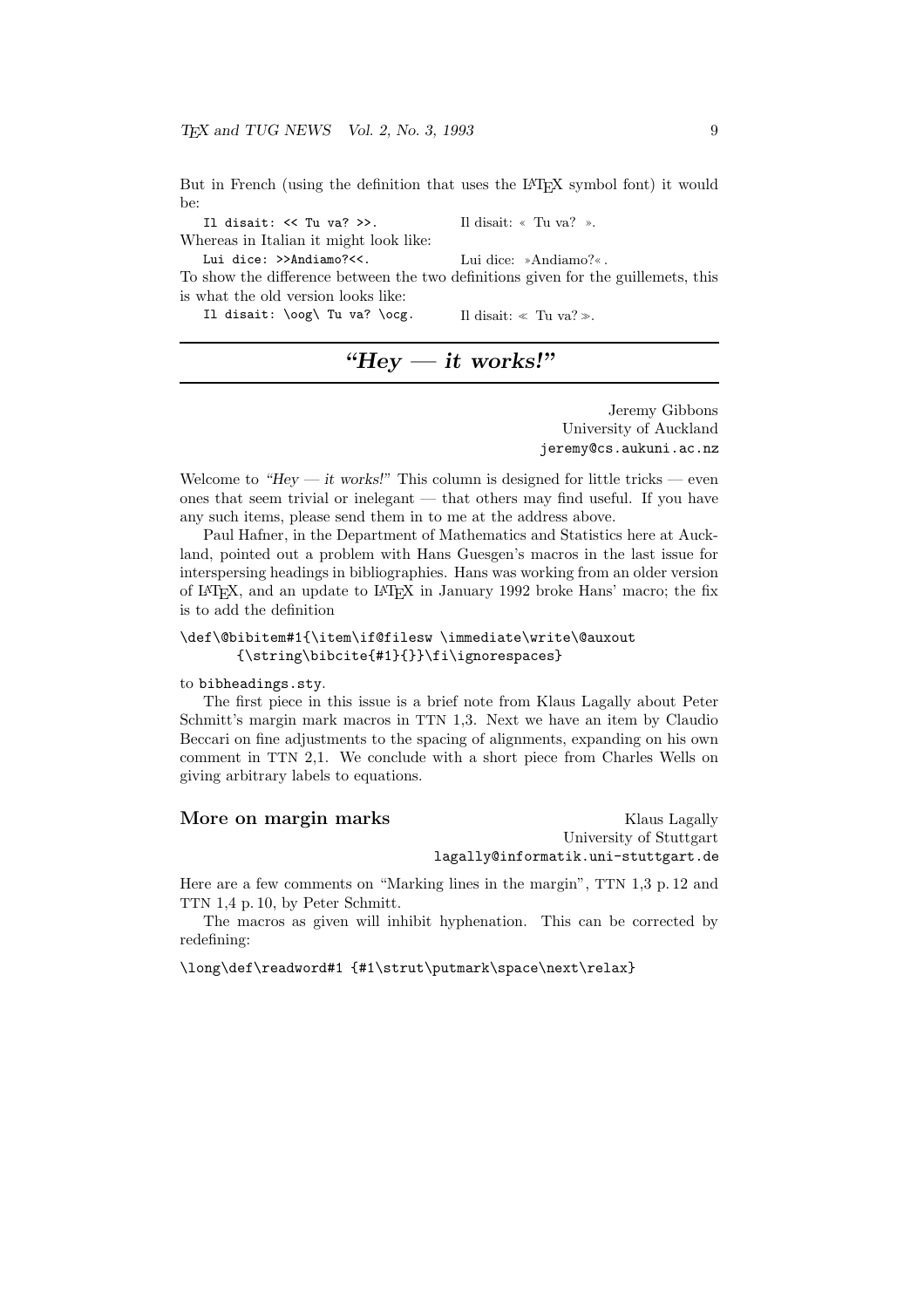If the margin mark is a \vrule of sufficient height and depth the \strut is no longer necessary, not even at the beginning of a paragraph, as TEX will now be in horizontal mode anyway.

How to redefine  $\put{$  butmark to get the mark into the right margin is left as an exercise to the interested reader.

# Correct spacing for tables and arrays Claudio Beccari

Politecnico di Torino beccari@polito.it

Every L<sup>A</sup>TEX user knows how to insert vertical spacing in tables, arrays and equation arrays by means of the optional argument of the \\ command. I suppose that most users do not like to explore the inner depths of LAT<sub>EX</sub>, so that it is possible that some users do not realize that the \\ command behaves quite differently in equation arrays compared with tables and arrays.

In the equarray environment (with or without asterisk) the  $\setminus \mathcal{E}$  command with an optional argument — a dimension given in square brackets — actually inserts that vertical space in addition to the default row spacing defined by the format file (in fact this default spacing is given by the **\jot** dimension, which is defined in lplain.tex, not in book, report, article, or letter, nor in the size-related subsidiary files); of course, anybody can assign this \jot a different value, but most users simply don't do it.

The  $\setminus \mathcal{C}$  command optional argument behaves in a different way in the tabular and array environments; this optional argument is used to increment the depth of the strut that implicitly is inserted in the first cell of every row and in the only cell produced by means of the \multicolumn command. Therefore it is impossible or difficult to control vertical spacing after every \hline and \cline command, and after those rows that contain at least one cell whose depth is greater than the implicit strut depth.

With the set of LAT<sub>EX</sub> or plain T<sub>EX</sub> predefined commands, in the first case there is no workaround, except, perhaps, inserting a whole row of empty cells, which may result in too much white space. In the second case, it is possible to proceed empirically until one finds the right amount of extra space to insert as the optional argument to the  $\setminus \setminus$  command. In any case, if you try to modify the implicit strut dimensions by redefining \arraystretch, you end up with a table or an array that contains too much white space.

Both cases, on the other hand, may be dealt with very nicely if some new struts are defined and inserted in the right places (in addition to the implicit strut) in order to control the vertical space very finely. In my tables and arrays I generally use the following two struts, but in special cases I might define several similar invisible objects:

| $\newcommand\T{\rule{t}{5pt}{\n 1\end{t}}\$ \rule{0pt}{2.6ex}}                   | % Top strut    |  |
|----------------------------------------------------------------------------------|----------------|--|
| $\newcommand\B{\rule{1.1ex}{1.2ex}1.2ex}$ \newcommand\B{\rule[-1.2ex]{0pt}{0pt}} | % Bottom strut |  |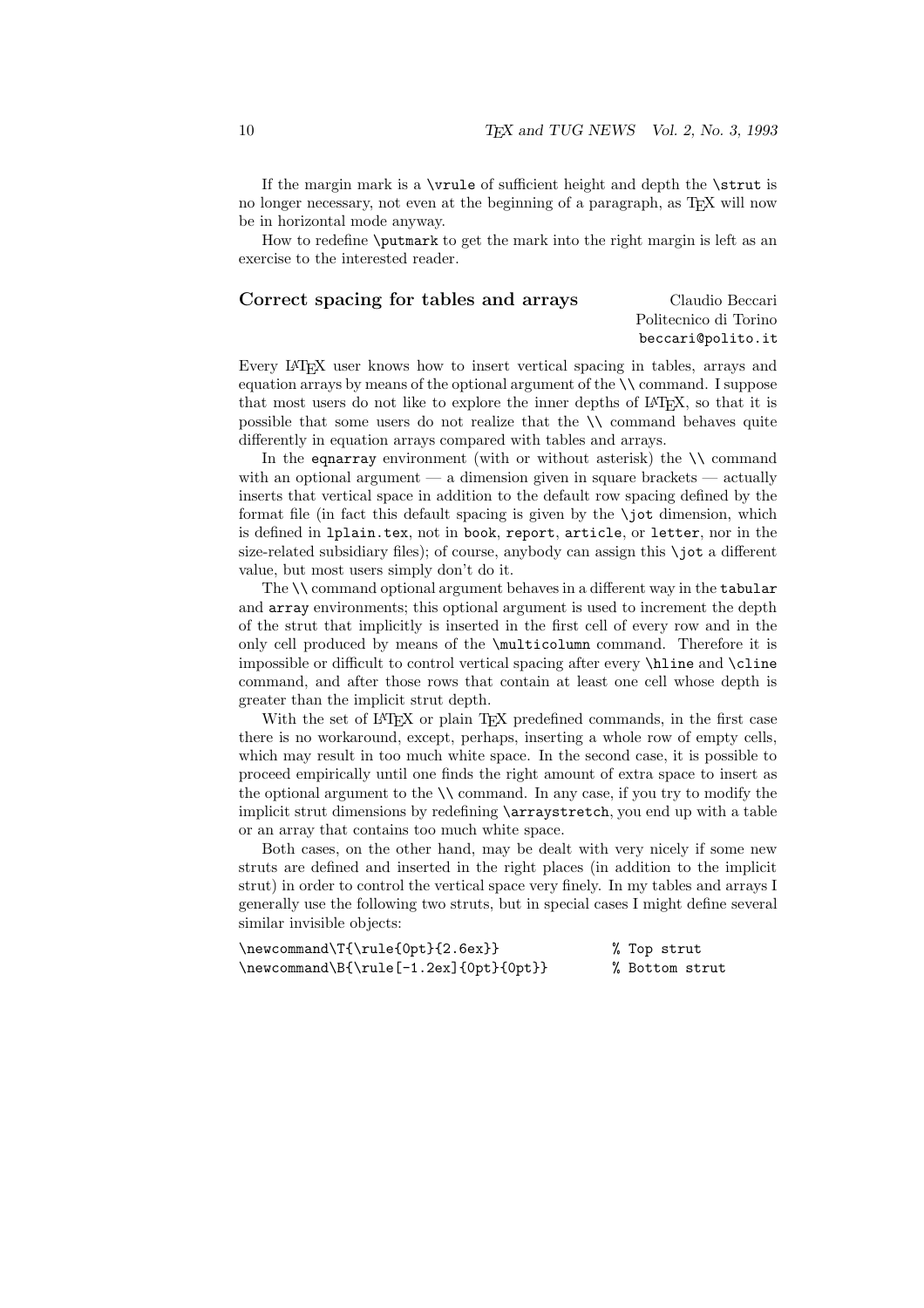The 'top strut' ensures that its row is at least 2.6ex high; the 'bottom strut' ensures that it is at least 1.2ex deep.

Compare the following two ruled tables; you will notice in the second one that horizontal rules are not too close to capital letters and that fractions (even if they are set in textstyle and are therefore smaller than usual) do not require guesswork in order to keep them at a reasonable distance from the following rule:

| Laplace transforms |  |               |
|--------------------|--|---------------|
|                    |  | no struts     |
|                    |  | optional arg. |
| $\cos \omega_0 t$  |  |               |

| Laplace transforms |     |               |
|--------------------|-----|---------------|
| f(t)               | (p) | with struts   |
| $\delta(t)$        |     | optional arg. |
| $\cos \omega_0 t$  |     |               |

Notice that a bottom strut in the second table is inserted in the denominator of the fraction, not to the side of the fraction, otherwise its extra space would be masked by the fraction depth.

The second table is obtained with the following commands:

```
\newcommand\T{\rule{0pt}{2.6ex}} % Top strut
\newcommand\B{\rule[-1.2ex]{0pt}{0pt}} % Bottom strut
\begin{tabular}[t]{|c|c|l|}
  \hline
  \multicolumn{3}{|c|}{Laplace transforms\T\B}\\\hline
  $f(t)$ \T & $(p)$ \B & with struts \\\hline
  \delta \delta(t) & $1$ \T & optional arg.\\[.5ex]
  $\cos\omega_0t$ & $\frac{p}{p^2+\omega_0^2\B}$ & \\\hline
\end{tabular}
```
The \\ command optional argument is used after the third row, because it does not contain oversized cells; otherwise, it would be better to control vertical spacing with struts only.

Instead of locally defining the top and bottom struts, as done in the example, it is possible to put the definitions in the preamble, or, even better, to define a command that defines them, so that the definition may be kept local to a particular environment or group:

```
\newcommand\setTBstruts{\def\T{\rule{0pt}{2.6ex}}%
                        \def\B{\rule[-1.2ex]{0pt}{0pt}}}
```
so that it is possible to get them to work with a simple call to **\setTBstruts** only where it is needed.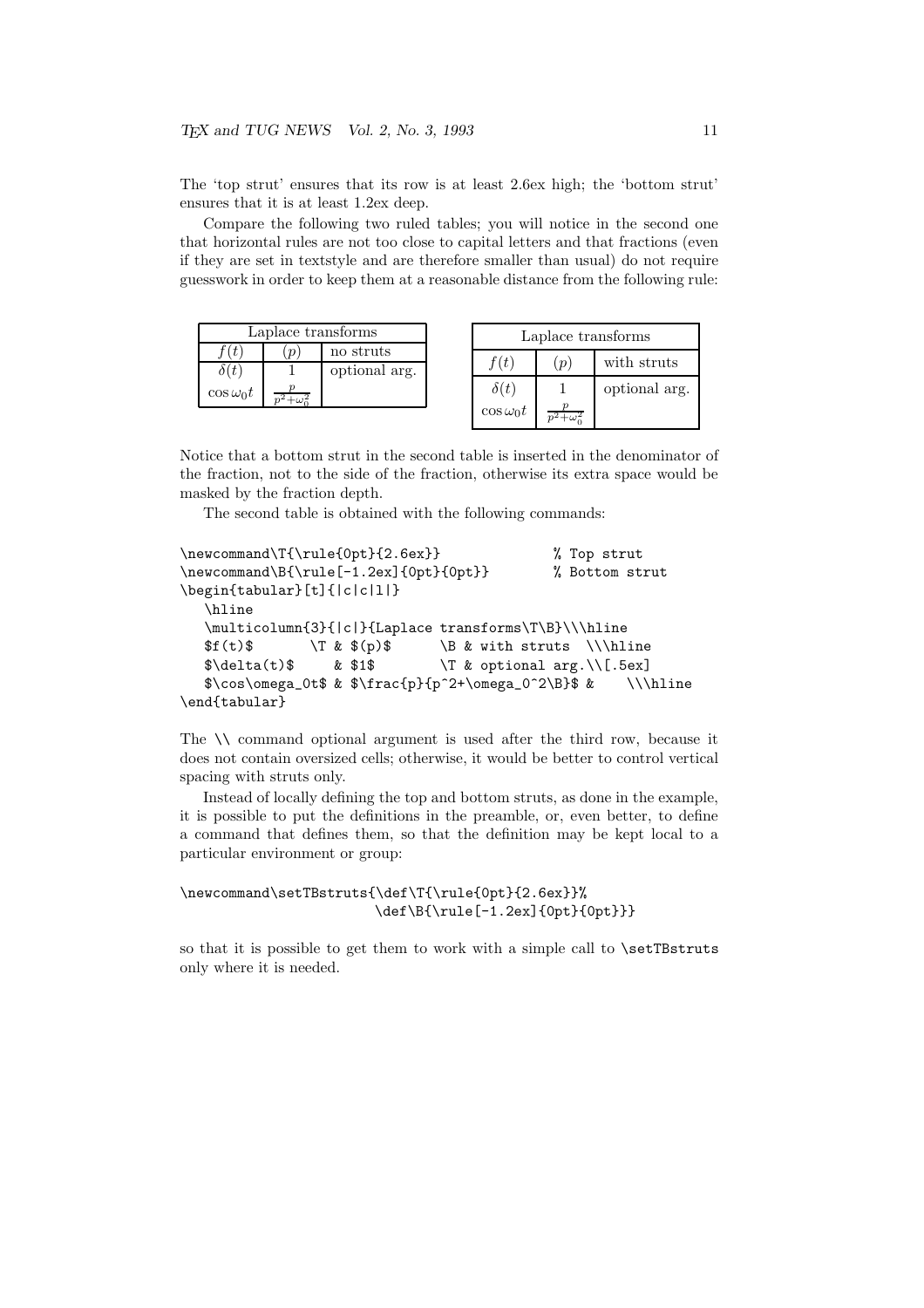#### Labelling equations by names Charles Wells

Case Western Reserve University cfw2@po.cwru.edu

Sometimes you want to give one or two of the main results of your paper a name. If the result is in the form of an equation, you might want it to be labeled by the name you gave it instead of by a number. The following four lines define two new commands, \labeq and \elabeq, that produce a labeled equation for which you choose the label. You can also refer to it later by its label or its page number. The equation does not use up an equation number: if the equation before the labeled equation is number  $n$ , the equation after the labeled equation will be number  $n + 1$ .

```
\makeatletter
\def\labeq#1{\def\@currentlabel{#1}\label{#1}$$}
\def\elabeq{\eqno{\mbox{(\@currentlabel})}$$}
\makeatother
```
You would use it like this:

\labeq{MAIN}  $x^2+y^2=z^2$ \elabeq

which would print as

$$
x^2 + y^2 = z^2 \tag{MAIN}
$$

You could refer to it by writing

See equation~(\ref{MAIN}) on page~\pageref{MAIN}.

This would print as "See equation (MAIN) on page 12." Note that you must put the parentheses in yourself.

This definition is a genuine hack since it depends on internal LAT<sub>E</sub>X code that is not guaranteed to be the same in future revisions.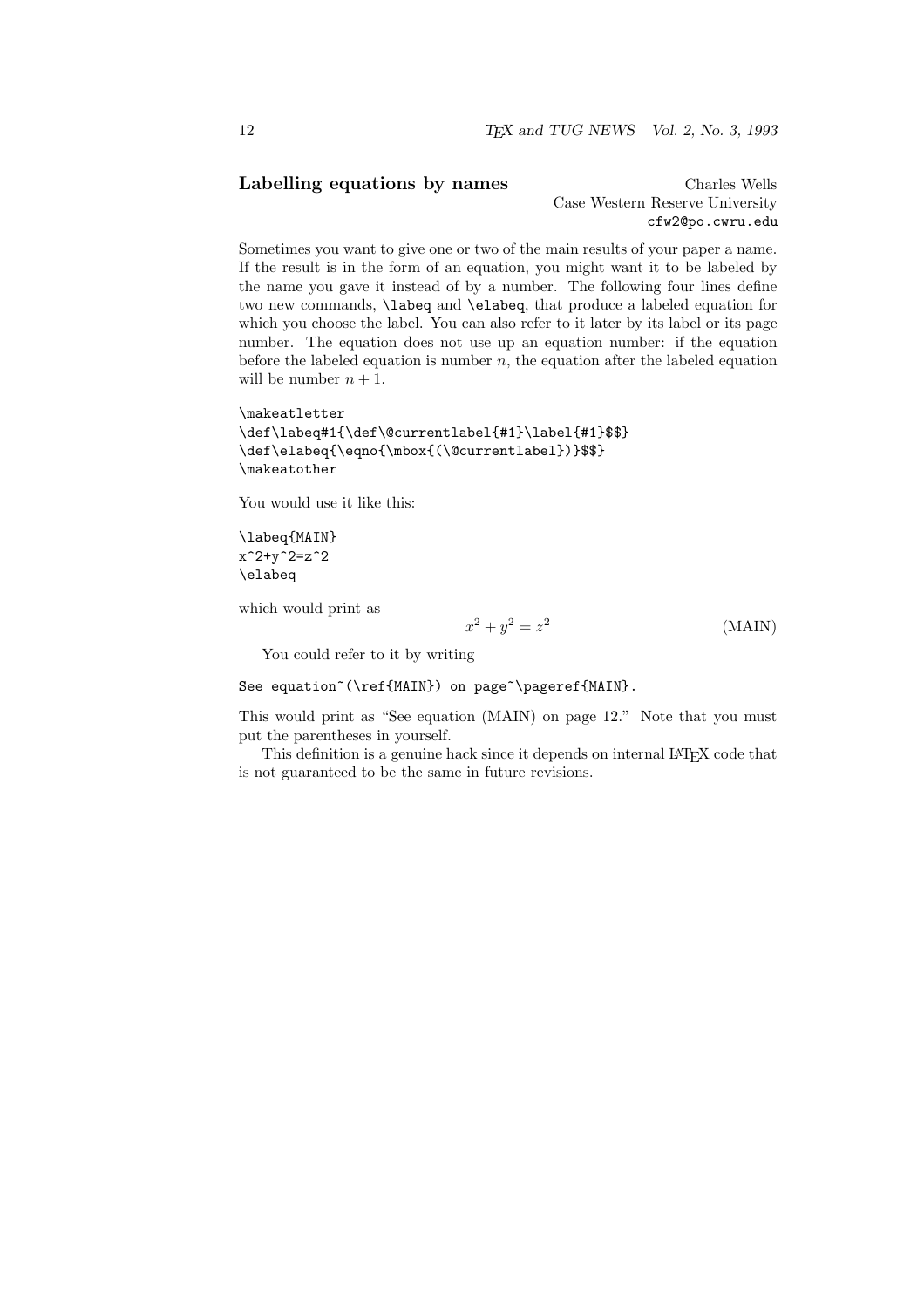# $(E)$  T<sub>F</sub>X News

#### Announcing OzT<sub>F</sub>X 1.5 Andrew K. Trevorrow

Australian National University akt150@huxley.anu.edu.au

 $OzT_FX$  1.5 is now available at the following FTP sites, as well as from TUG:

rsphysse.anu.edu.au in pub/oztex/newoztex ftp.tex.ac.uk in pub/archive/systems/mac/oztex

It should also be at midway.uchicago.edu. There have been a lot of changes in version 1.5; here are the most significant ones:

- OzTEX now has a "big" TEX (32-bit halfwords). The values of mem\_max, mem\_top, pool\_size and font\_mem\_size can all exceed 64K. Other TEX parameter limits have also been increased.
- Multiple folders for T<sub>E</sub>X input files and .tfm files are allowed.
- OzT<sub>F</sub>X supports all types of printers (not just POSTSCRIPT printers).
- Non-resident POSTSCRIPT font files can be downloaded on demand.
- OzT<sub>E</sub>X supports background printing and typesetting.
- New keyboard short cuts make it easier to proofread a .dvi file. (E.g., you can hit the space bar to scroll forwards through a document.)
- The "OzT<sub>F</sub>X User Guide" has been updated and expanded.
- OzTeX is now shareware. More info about the shareware fee is in OzTeX's Help menu; or contact the author for more details. All earlier versions remain freeware.

#### BIBT<sub>EX</sub> HyperCard stack Evan Antworth

Summer Institute of Linguistics evan.antworth@sil.org

HyperBIBT<sub>EX</sub> is a Macintosh HyperCard application for managing bibliography databases in a format compatible with BibTEX (as defined in Lamport's IATEX book and Patashnik's document "BIBTEXing"). A HyperBIBTEX bibliography stack can be created either by manually making new cards or by importing an existing .bib file. When you want to make a bibliography for a document, you simply export selected cards from the stack to a .bib file and process it with BIBT<sub>EX</sub>. HyperBIBT<sub>EX</sub> has facilities for searching, sorting, marking cards and data validation.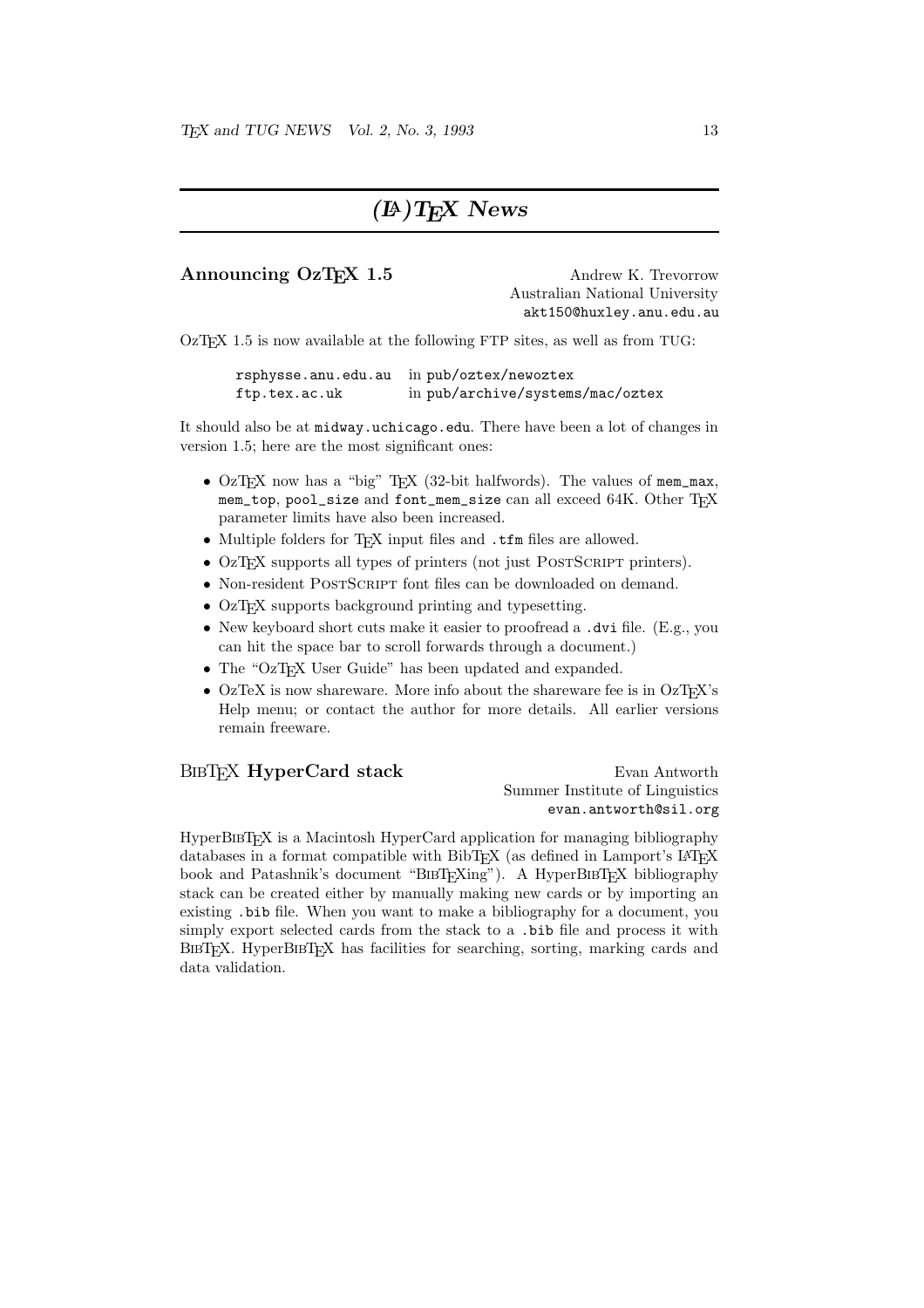HyperBIBT<sub>EX</sub> requires HyperCard version 2; version 2.1 is recommended because of its superior error handling. It should run fine under System 6, but the Balloon Help facility requires System 7. It also runs under HyperCard Player.

HyperBIBT<sub>EX</sub> version 0.9.7, released on 3 May 1993, is an upgrade that fixes various bugs (including a serious bug in version 0.9.5) and adds a number of new improvements and features. If you are presently using an older version of HyperBIBT<sub>EX</sub>, I strongly recommend that you upgrade to version 0.9.7. HyperBibTEX is freeware and is available by anonymous FTP from:

#### mac.archive.umich.edu:

/mac/hypercard/organization/hyperbibtex0.97.sit.hqx

#### sumex-aim.stanford.edu:

/info-mac/card/hyper-bib-tex-097.hqx

#### midway.uchicago.edu

/pub/OzTeX/bibtex/HyperBibTeX097.sea.hqx

Or you can order HyperBIBT<sub>EX</sub> on diskette from:

| International Academic Bookstore e-mail: academic.books@sil.org |                       |
|-----------------------------------------------------------------|-----------------------|
| 7500 W. Camp Wisdom Road                                        | phone: $214/709-2404$ |
| Dallas, TX 75236                                                | FAX: 214/709-2433     |
| U.S.A.                                                          |                       |

Send all correspondence about HyperBIBT<sub>EX</sub> to Evan Antworth, Academic Computing Department at the Summer Institute of Linguistics (phone 214/709-3346).

#### UK TEX archive on CD-ROM Rich Morin

Prime Time Freeware (PTF) 2-1 contains a (300 MB, compressed) snapshot of the UK TEX Archive, as of late December, 1992. Issue 2-2 will contain a snapshot of files changed between that time and late May, 1993.

PTF is a semi-annual collection of UNIX-related freeware source code and documentation. Each issue consists of two ISO-9660 CD-ROMs, bound into a 50+ page booklet. PTF is particularly useful for programmers who do not have FTP access, but many programmers use PTF to save disk space and avoid annoying FTP searches and retrievals.

PTF 2-1 contains 1,200 MB of compressed archives, unpacking to more than 3,000 MB of source code and documentation, current as of January 15, 1993. The top five items, in order of size (KB), include: the UK TEX Archive (299,508), SRC Modula-3 (82,198), NetLib Archive (math and sim.) (81,650), ICOT (5th Gen. AI Code) (78,792), and Scheme Language (36,540).

Inquiries and orders may be sent (no e-mail orders, please) to:

|              | Prime Time Freeware 370 Altair Way, Suite 150 | Tel: $+1$ 408-433-9662 |
|--------------|-----------------------------------------------|------------------------|
| ptf@cfcl.com | Sunnyvale, CA 94086 USA Fax: +1 408-432-6149  |                        |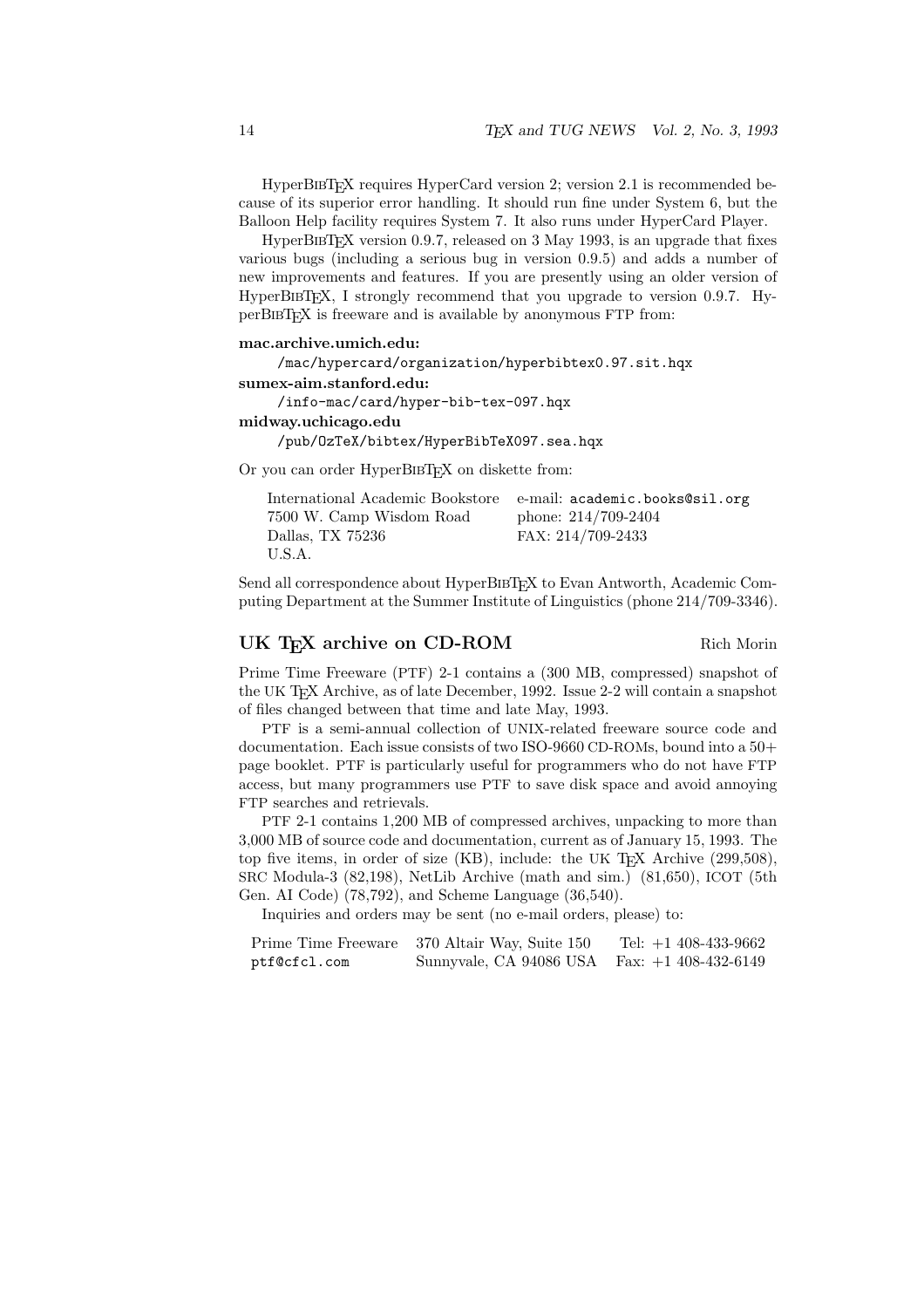#### The CTAN archives George D. Greenwade Chair, TWG on T<sub>E</sub>X Archive Guidelines bed gdg@SHSU.edu

The TUG Technical Working Group on TEX Archive Guidelines (TWG-TAG) was established with the mandate of "develop[ing] guidelines for the effective management and utilization of major T<sub>EX</sub> archives, and to initiate communication among the maintainers of the existing archives for the purpose of coordination and synchronization."

The result of this effort has been the creation and development of the Comprehensive T<sub>EX</sub> Archive Network (CTAN). In cooperation with DANTE's archive at Stuttgart and the UK TEX Users Group's archive at Aston, Sam Houston State University (Huntsville, Texas, USA) joins in what is very possibly the largest coordinated archive of file offerings available for network-based retrieval. The goal of the CTAN is to have available comprehensive archives of TEX-related files (sources, macros, utilities, drivers, pre-packaged complete sets for given operating systems, etc.) within parallel directory and filename structures accessible by common user interfaces. Within a very brief time lag, the holdings at one CTAN host should be precisely the same as on any other CTAN host. Moreover, the interface, command syntax and available local commands to assist users should be the same regardless of which host you are connected to.

Each CTAN host updates its collection with files and packages submitted for archiving, and places them into the pre-established directories within the CTAN structure. From there, they are passed along to the other CTAN hosts as they mirror one another on a daily basis. Additionally, each of the CTAN hosts may serve as a point of entry for contributions directly uploaded to it, which will then be passed along to the other hosts in the network.

As noted in the preliminary announcement for the upcoming TUG meeting, the CTAN is a topic which will receive wide coverage, as well as demonstrations for those interested. Presently, the Internet File Transfer Protocol (FTP) interfaces for anonymous use are parallel between CTAN hosts; eventually electronic mail interfaces to the CTAN archives will also be parallel (and reported as soon as feasible). For users with FTP client access, you are welcome to view and use any of the established hosts:

| Host Name            | Base CTAN Directory |
|----------------------|---------------------|
| ftp.uni-stuttgart.de | /pub/tex/           |
| ftp.tex.ac.uk        | /pub/archive/       |
| ftp.shsu.edu         | /tex-archive/       |

via anonymous FTP (login as "anonymous" and use your complete electronic mail address as your password). Beyond these base directories, the holdings should parallel one another very closely.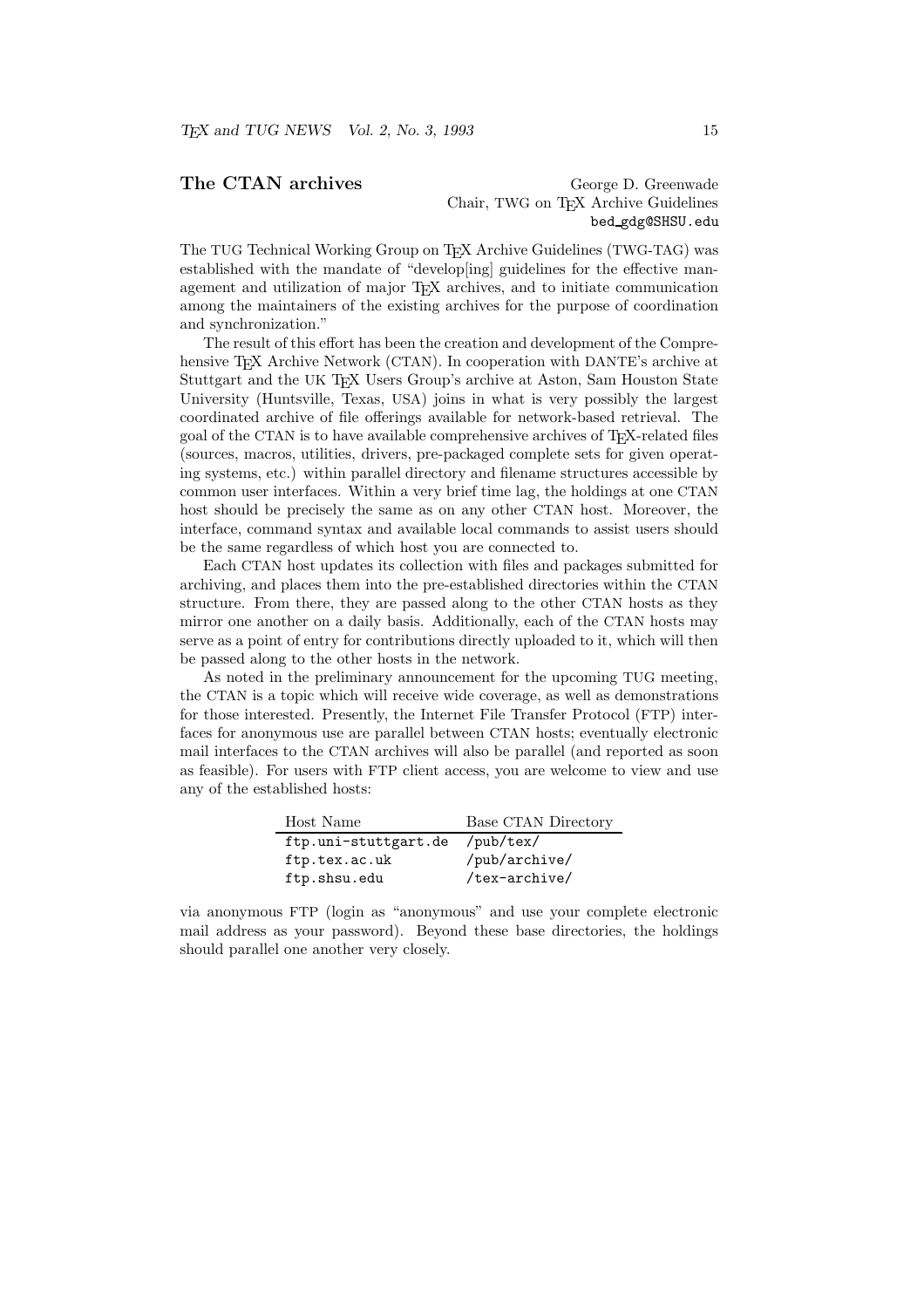# You Rang ...?

Robert Becker Department of Mathematics, Room 2–332 Massachusetts Institute of Technology 77 Massachusetts Avenue Cambridge, MA 02139–4307 FAX: (617)253–4358

Welcome to the second column of You Rang ...? As stated in the previous issue of TTN, this column will attempt to satisfy two major needs: first, hardware/software tips and tricks for the general user; second, tips on how to install versions of TEX and their support packages (dvips, for example). Questions come from you, the reader, by postal mail (not e-mail or COD) or by FAX (see the above number). I definitely want to hear from you. Tell me what you're trying to do and, space and interest providing, a solution will be published.<sup>1</sup> I cannot emphasize enough how important your input is to the TEX Users Group. I'm looking forward to seeing your questions and comments!

#### How can I get an indent after a sectioning command?

Sectioning commands all use a construction called \@startsection, which is defined in latex.tex. Let's take a look at it (I've numbered the lines for explanatory purposes):

- 1.\def\@startsection#1#2#3#4#5#6{\if@noskipsec \leavevmode \fi
- 2. \par \@tempskipa #4\relax
- 3. \@afterindenttrue
- 4. \ifdim \@tempskipa <\z@ \@tempskipa -\@tempskipa \@afterindentfalse\fi
- 5. \if@nobreak \everypar{}\else
- 6. \addpenalty{\@secpenalty}\addvspace{\@tempskipa}\fi \@ifstar
- 7. {\@ssect{#3}{#4}{#5}{#6}}{\@dblarg{\@sect{#1}{#2}{#3}{#4}{#5}{#6}}}}

On line 4 at the end, see the \@afterindentfalse command. That says that after the section header is typeset, no indent is allowed in the first paragraph. To allow the indent, copy the above command to a separate file (say, commands.sty) in the same directory as the document on which you are working. Now change \@afterindentfalse to \@afterindenttrue. Last, make sure you call commands.sty after all other style files are called, and — voila!

\documentstyle[11pt,leqno,commands]{report}

<sup>&</sup>lt;sup>1</sup>I will attempt to answer your question, even if it doesn't get published. If I can't answer it, you'll get a pointer to more information.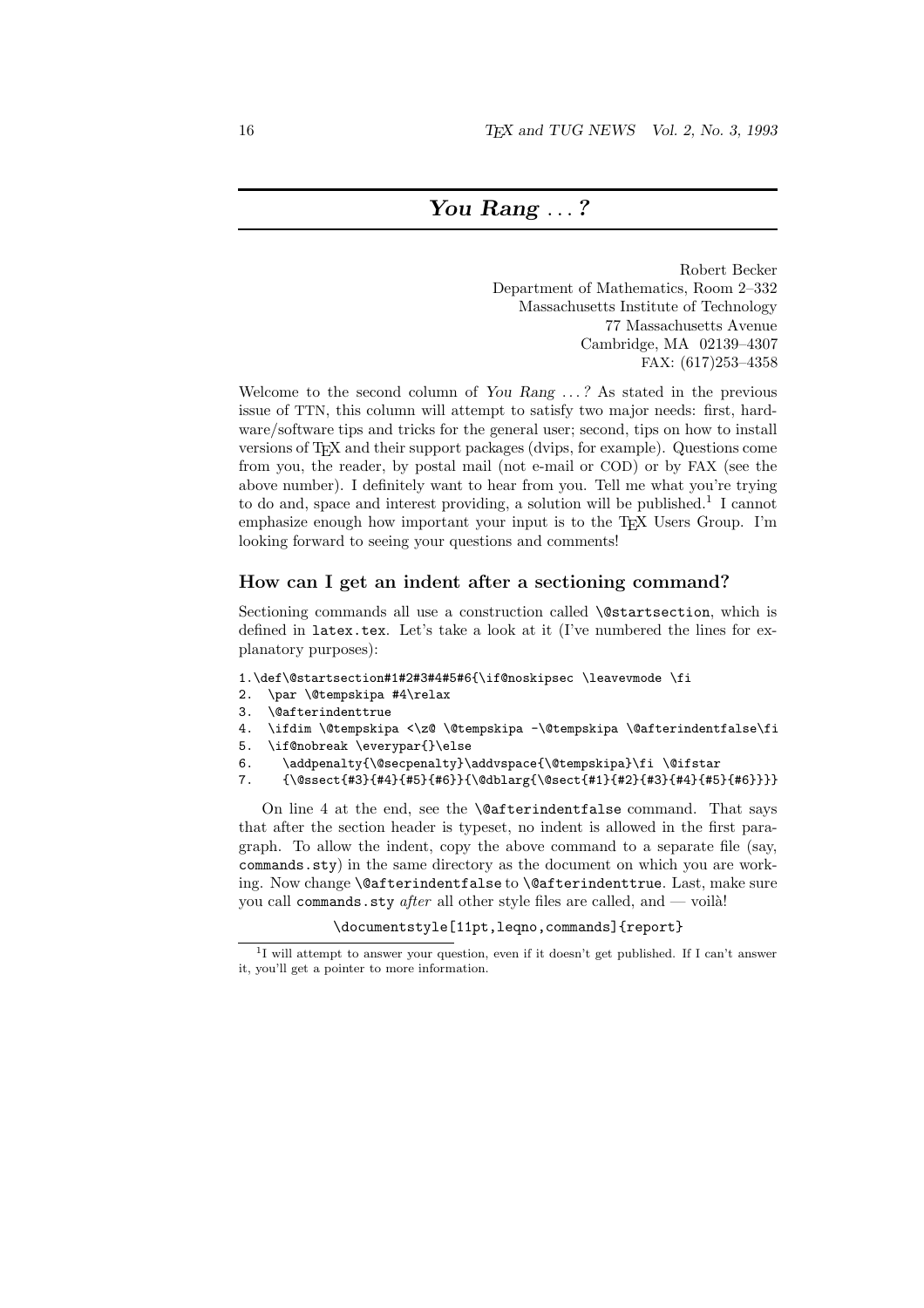#### How do I get an abstract in the right place in IAT<sub>EX</sub> using \maketitle?

This is actually a trick question. Using the \maketitle command depends on having a titlepage environment. In addition, the titlepage environment only exists in the article and report document styles. Here's the general structure (taken from Lamport, page 164<sup>2</sup> ):

```
\begin{titlepage} % Start of Titlepage area
 \title{Title of article or report}
 \author{Author 1\thanks{Acknowledgement of support 1.}
        Company of Author 1\\
        Address of Author 1 \and
        Author 2\thanks{Acknowledgement of support 2.}
        Company of Author 2\\
        Address of Author 2 \and
        Author 3\thanks{Acknowledgement of support 3.}
        Company of Author 3\\
        Address of Author 3
       }
 \date{Date of Paper}
\end{titlepage}
\maketitle \% Set the Titlepage
\begin{abstract} % Abstract comes after the Titlepage
  Text of abstract.
\end{abstract}
```
Let's tackle this step by step.

\begin{titlepage} This starts the environment.

\title{Title} This does the obvious. In a long title, you can use the \\ command to tell L<sup>A</sup>TEX where to begin a new line.

\author{Author(s)} Obvious.

\and When there are multiple authors, this command goes between each (you  $\gamma$  don't have to  $\gamma$  it's a matter of style: you could simply type

\author{Author 1, ..., and Author n}). In addition, if each author has an address you wish to specify, typeset it as in the above example, with \\ to start new lines where appropriate. In the above example, each author will be centered with the corresponding address and will look something like this (only larger because they're authors):

<sup>&</sup>lt;sup>2</sup>Leslie Lamport: L<sup>A</sup>TEX: A Document Preparation System, User's Guide & Reference Manual, Addison-Wesley, ISBN 0-201-15790-X.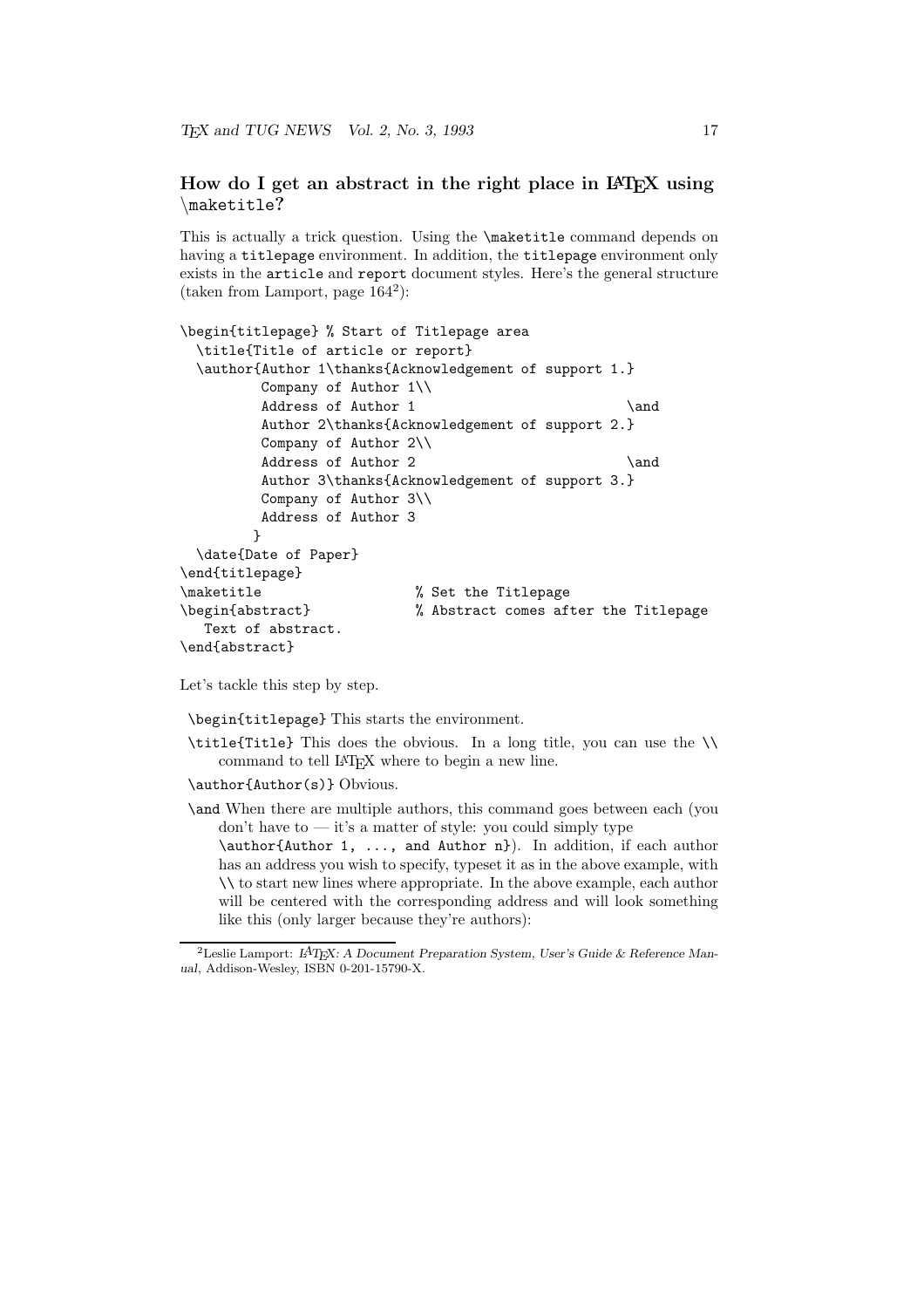Author 2

Author 1 Address of Author 1

#### Address of Author 2 Author 3

#### Address of Author 3

- \thanks{} This command puts important information in a footnote at the bottom of the titlepage. Note that the footnote uses symbols  $(*, \dagger, \dagger, \ldots,$ ‡‡), not numbers, to differentiate them from footnotes in the main text.
- \date{} This command puts a date you specify into the titlepage and is optional. If you leave it out, LAT<sub>EX</sub> will put in today's date. You can specify no date by typing \date{}.

\end{titlepage} Ends the titlepage environment.

- \maketitle This command tells L<sup>A</sup>TEX to put together the titlepage. If this isn't in the document, the titlepage doesn't get typeset. Remember to put it after the titlepage environment: otherwise the abstract goes before the titlepage on a separate page!
- \begin. . .\end{abstract} The abstract goes here. It will be typeset in a smaller typeface than normal text.
- The titlepage style. This is only necessary in the article document style as the report document style automatically pulls titlepage.sty in (and book and letter document styles don't use titlepage). This option specifies that the titlepage and abstract go on separate pages.

#### How do I change the line spacing?

 $\LaTeX\ has\ the\ construction\baselines\text{to}\ which\ is\ used\ with\ \tree\command{c}{c}$ in the following manner:

- 1. In the preamble, use \renewcommand{\baselinestretch}{ $num$ } where  $num$  is a whole number (−1 works, but anything less has the same effect).
- 2. After the preamble, the above command only works after a typesize change, so you need to use something like this:

 $\rm{M\bar{D}~\mu}$ 

Plain TEX has the length **\baselineskip** and is used as follows:

 $\{\text{baselineskip} = num_1$ plus $num_2$  minus  $num_3$ 

where  $num_1$  is the amount of skip you want (12pt skip with 10pt text),  $num_2$ is the amount it can stretch  $(3 \text{ or } 4pt)$ , and  $num_3$  is the amount it can shrink (1 or 2pt). These plus and minus options are necessary so TEX can break pages without overfull or underfull messages appearing. Another general query is double-spacing; while a 24pt baselineskip is technically "double-spaced", the appearance can be much improved by using a skip of only 80% over single spacing. In a case of 10pt text, try a skip of 20pt and see if that's acceptable.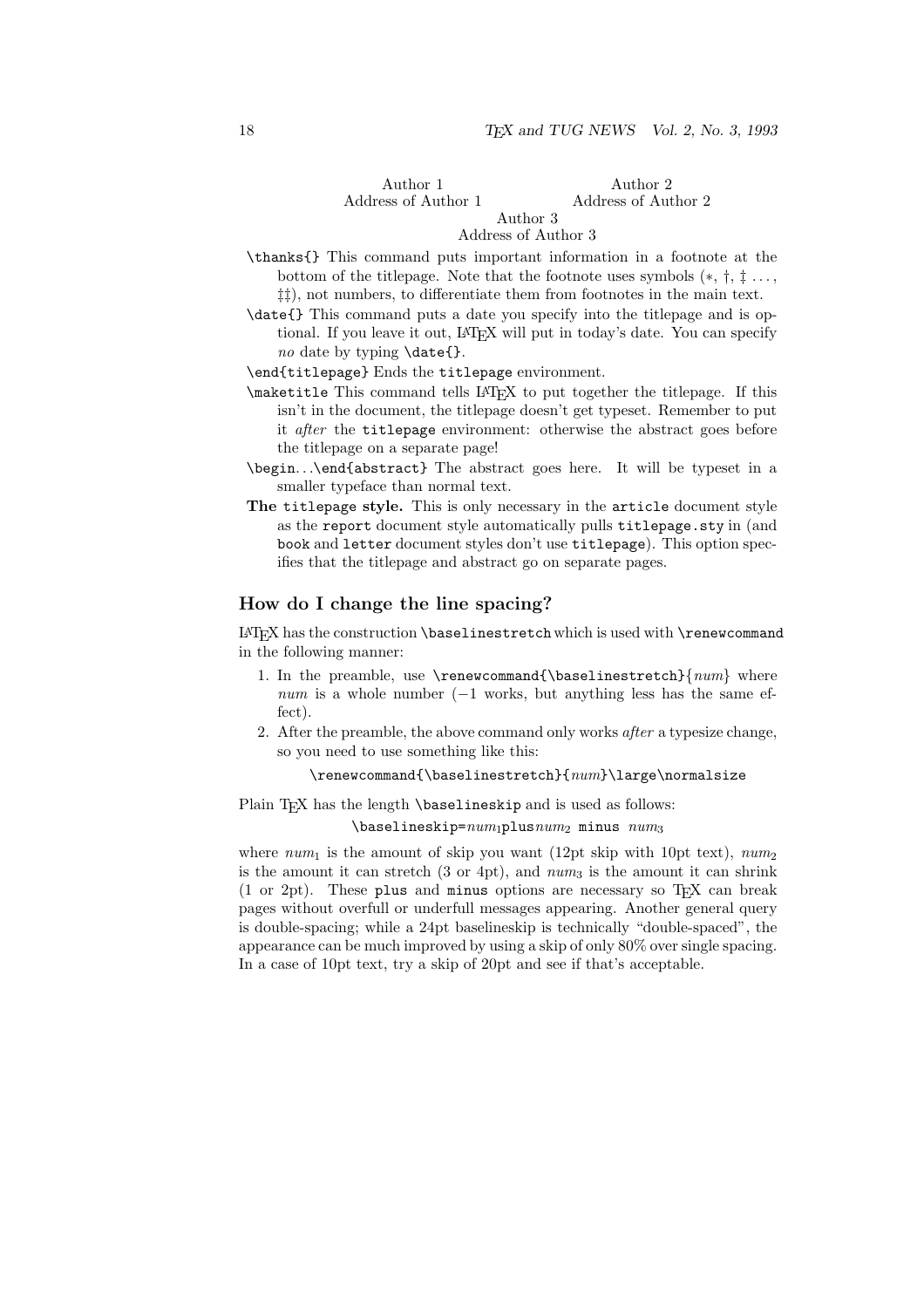# TUG '93 Updates

#### TUG '93 program (July 26–31) Aston University,

# Birmingham UK

#### Monday, 26 July

#### 10.00–12.30: Tutorials

Either  $\bullet$  Introduction to LAT<sub>EX</sub> (what it is and what it is not) or  $\bullet$  Flavours of T<sub>E</sub>X: a brief tour

Either  $\bullet$  Getting T<sub>E</sub>X: how to set up and maintain a T<sub>E</sub>X system for yourself and your friends

or  $\bullet$  Fonts for T<sub>E</sub>X: how fonts are accessed by T<sub>E</sub>X, and the many possibilities for obtaining 'typeset output'

#### 2.00–6.00: Orientation/Keynotes

- A new typesetting system: is it really necessary?
- Brum for beginners
- $\bullet$  T<sub>E</sub>X from **\indent** to **\par**
- The future of T<sub>F</sub>X and TUG

Speakers: Peter Abbott, Bogusław Jackowski, Joachim Lammarsch, Marek Ryćko, Christina Thiele.

Workshops: L<sup>AT</sup>EX3 or Virtual fonts

#### Tuesday, 27 July

#### 8.45–12.30: Multilingual

- A format compilation framework for European languages
- Language-dependent ligatures
- $\bullet$  Russian T<sub>E</sub>X issues
- Typesetting Catalan texts with TEX
- Working group report

Speakers: Gabriel Valiente Feruglio, Robert Fuster, Yannis Haralambous, Irina Makhovaya, John Plaice, Larry Siebenmann

#### 2.00–6.00: Tools/Margins

- An abstract model for tables
- Bibliography prettyprinting and syntax checking
- $\bullet$  LexiT<sub>E</sub>X: context-sensitive citations
- Maps in METAFONT
- Mixing T<sub>F</sub>X and SGML: a recipe for disaster?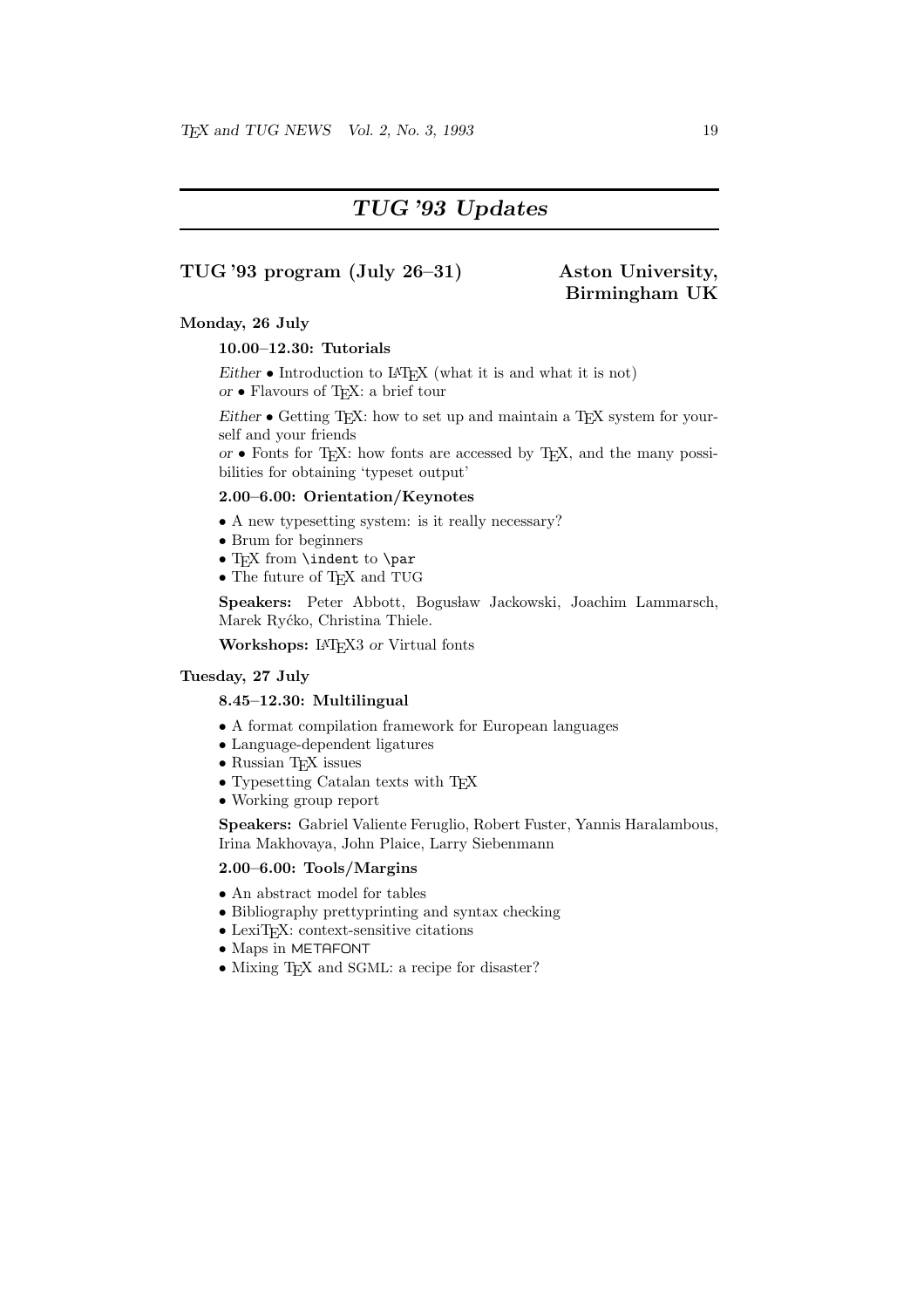Speakers: Nelson Beebe, Frank Bennett, Peter Flynn, Daniel Taupin, Xinxin Wang, Derick Wood

Workshops: MakeIndex or Problem

#### Wednesday, 28 July

#### 8.45–1.30: Futures

- A future for TFX
- Beginner's guide to DSSL
- $\bullet$  Building a future for  $T_{\text{F}}\!X^1$
- Building a T<sub>E</sub>X-based multi-window environment adapted to research work
- Document centred applications with GRIF
- NTS: the future of TFX?

Speakers: Martin Bryan, Roger Hunter, Michel Lavaud, Jean Paoli, Philip Taylor, Michael Vulis

#### Thursday, 29 July

#### 8.45–1.05: Fonts, Maths

- A PostScript font installer written in T<sub>E</sub>X
- $\bullet$  A versatile T<sub>E</sub>X device driver
- On the readability of maths typesetting
- Scalable outline fonts
- The Khmer script tamed by the Lion (of T<sub>E</sub>X)
- The spacing around mathematics
- Virtual fonts in a production environment

Speakers: Michael Doob, Yannis Haralambous, Berthold Horn, Alan Jeffrey, Minato Kawaguti, David Murphy, Craig Platt, Larry Siebenmann

#### 2.00–6.30: TUG/Archives

- TEX Users Group general meeting
- The comprehensive T<sub>E</sub>X archive network CTAN

Speakers: George Greenwade, etc.

Workshops: BIBTEX or Multilingual

#### Friday, 30 July

#### 8.45–12.30: Macros/Didot

- Electronic type design
- Fundamental TEX macros for processing structured documents
- News from MusicT<sub>EX</sub>

<sup>1</sup>Text in slant font implies an unconfirmed or tentative title.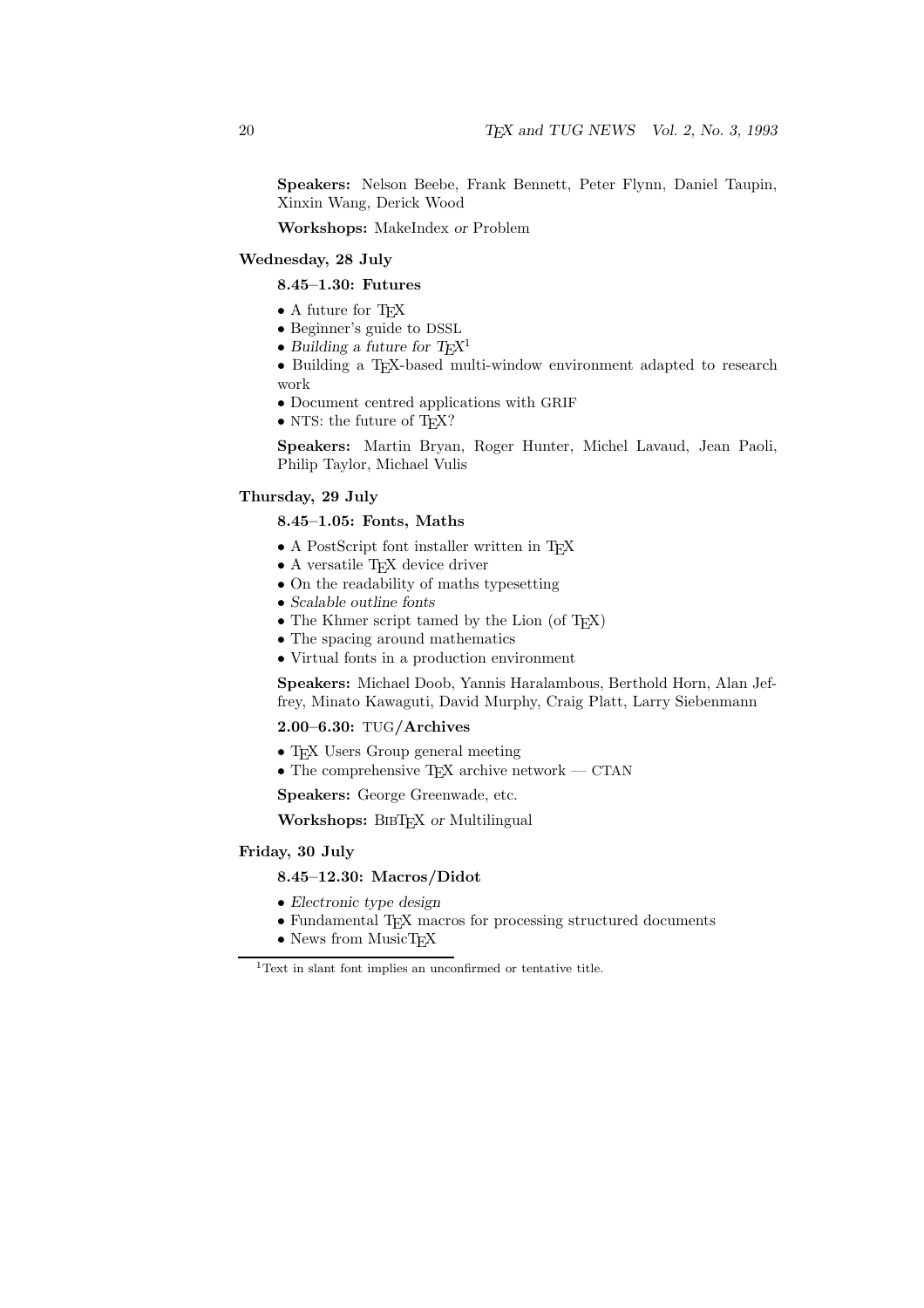- Sorting in BLUe
- Syntactic sugar
- Teaching typography the DIDOT project

Speakers: Mike Daines, Mary Dyson, Jonathon Fine, Kees van der Laan, Daniel Taupin

#### 2.00–3.30: Didot

- Document design
- Wrap-up

Speakers: Richard Southall, etc.

## TUG '93 courses (20 July–6 August) Carol Hewlett

TUG '93 Committee

The following courses will be held the week before the TUG '93 Annual Meeting, and the week after the meeting.

- 1. Beginning/Intermediate TEX: 20–24 July Tutor: Michael Doob
- 2. Intensive L<sup>A</sup>TEX: 31 July–3 August and 2–5 August (2 courses) Tutor: Malcolm Clark (31 July–3 August)
- 3. Advanced T<sub>E</sub>X and macros: 20–24 July Tutor: Chris Rowley
- 4. TEX output routines: 2–4 August Tutor: Philip Taylor
- 5. Modifying L<sup>A</sup>TEX 2.09 style files: 31 July–1 August Tutor: Sue Brooks
- 6. METAFONT logos: 21–23 July Tutor: Eric-Jan Vens
- 7. METAFONT fonts: 2–6 August Tutor: Yannis Haralambous
- 8. Using the TEX family for setting maths: 31 July Tutor: Rosemary Bailey
- 9. Book design in TEX: 22–23 July Tutor: Philip Taylor
- 10. Doing more with LATFX 2.09: 24-25 July Tutors: Michel Goossens and Frank Mittelbach
- 11. Beyond Computer Modern: using other fonts in T<sub>E</sub>X: 22-23 July Tutor: Yannis Haralambous
- 12. T<sub>E</sub>X and POSTSCRIPT: 22-23 July Tutor: Sebastian Rahtz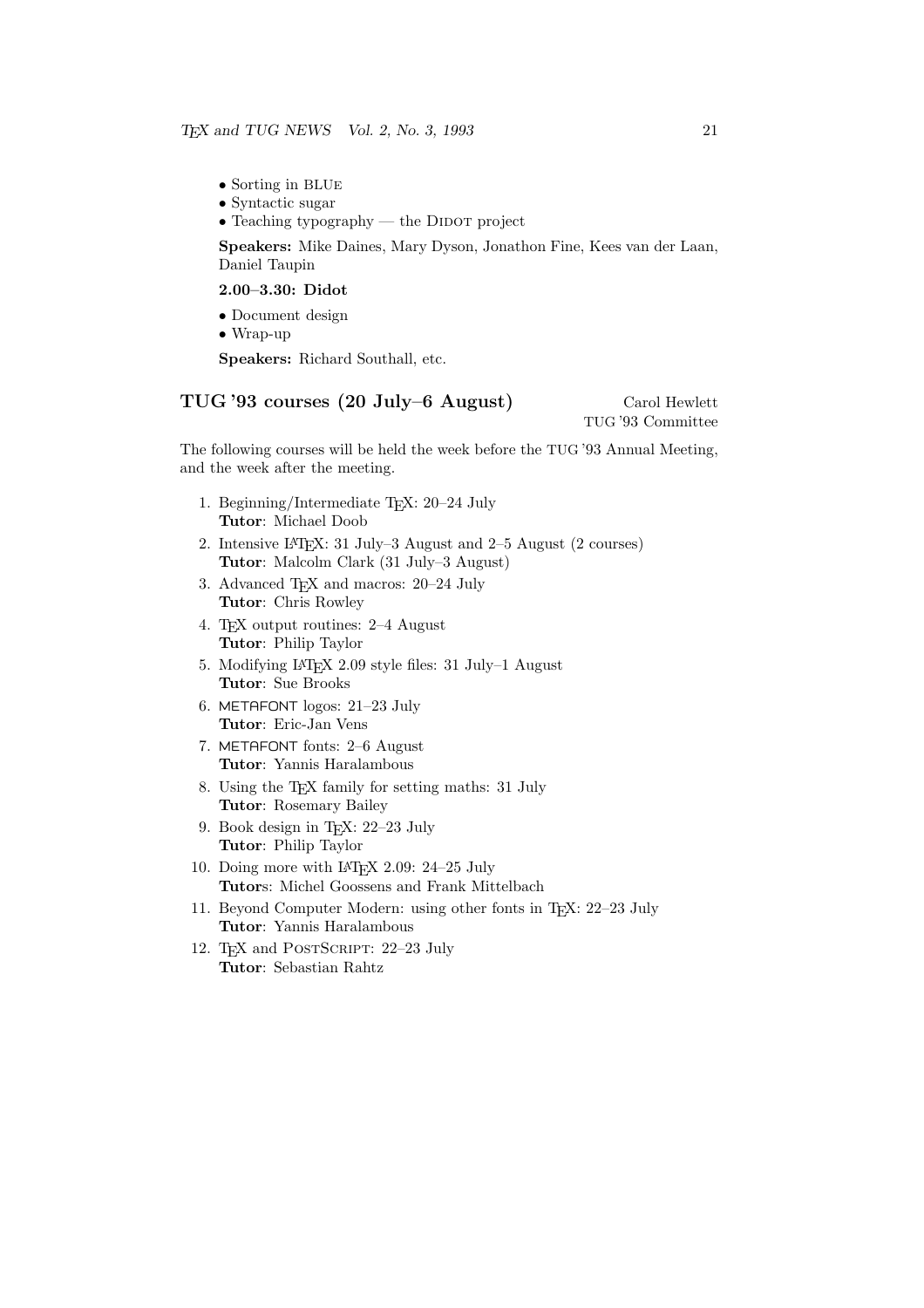All courses will be held at Aston University, Birmingham, UK. For further details, please contact:

| Carol Hewlett                             | E-mail: hewlett@lse.ac.uk |
|-------------------------------------------|---------------------------|
| Computer Service, LSE                     | Phone: $+44$ 71-955 7926  |
| London, WC2A 2AE, UK FAX: +44 71-955 7001 |                           |

# Reports on Meetings

#### NTG's Lustrum Meeting Kees van der Laan

Chairman, NTG

On June 10th, the NTG had its first Lustrum (fifth anniversary) meeting at KNMI De Bilt. Some 60 members (about 25% of the membership) attended the meeting, which was held under beautiful weather. A message entitled "Congratulations from TEX Users Group" was read aloud on behalf of Christina Thiele, who could not attend the meeting. The NTG board underwent some changes: Johannes Braams was re-elected, and Erik Frambach joined the board as a new member, replacing Theo Jurriens, all by acclamation. Theo Jurriens was thanked for his all-too-short presence on the board, and one of his ideas was realized at this meeting: to pay special attention to the Flemish members. Philippe Vanoverbeke has accepted the task of NTG's Belgian commissionar. This function is informal for the time being. Some formal issues were discussed during the "Other business".

A walk through NTG's history lane was presented by Kees van der Laan, interactively, meaning that attendees could introduce their own appreciations of the past or their visions about the future. For the most recent past, Frans Goddijn gave the speaker some rest by announcing NTG's bulletin board, prepared and maintained by Henk de Haan and himself.<sup>1</sup> My own vision on the future did not concentrate so much on the future of T<sub>E</sub>X, but more on the production and consumption of information by the community at large, and T<sub>E</sub>X's role in this, next to other tools to be expected to develop.

After the busy lunch — there is always much to talk about, to page through, etc. — we had our meat: Huib van Krimpen, a famous Dutch typographer, and Frank Blokland, a coming man in font design. We also had our own contributions: Rein Smedinga about his experience in preparing a book via LAT<sub>E</sub>X, and instead of the announced Theo Jurriens, who could not make it, Johannes Braams presented a paper he and Walter van der Laan (no relation) had presented at the TUG'92 meeting at Portland: 'Writing reports with more than a hundred people". Ça va sans dire, that this was an excellent program, and we all

<sup>&</sup>lt;sup>1</sup>A Dutch article on the issue appears in MAPS93.1, pp. 31–36.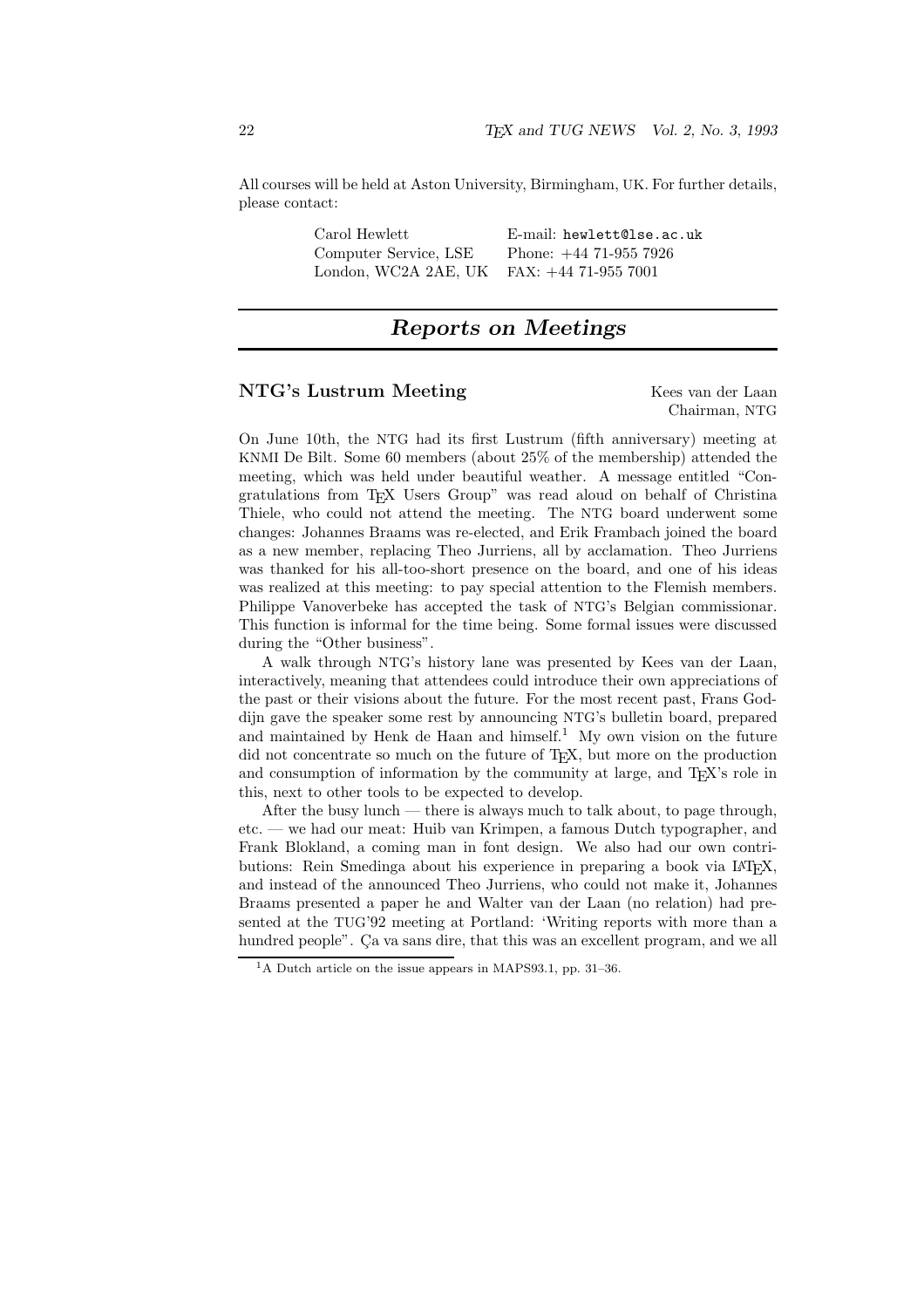enjoyed it very much. Frank Blokland decided on the spot to become a member of NTG, because TEX, etc. intrigued him so much, and he — with his professional craftsman background — expects to learn a lot from the other side.<sup>2</sup>

The speakers got a big hand for their fine contributions. The president invited the attendees to extend this to the editorial team, the working groups for their fruits during the past five years, and to the board and the membership for the achievements we have made. The host was thanked for their kind hospitality, and that it was a bit overdone — to make up for those high temperatures outside. Enough heat was on already. We finished up with an informal lustrum drink, and the traditional dinner with the speakers, and members to hang on.

# TUG Board Activities

#### 1993 T<sub>F</sub>X Users Group Election Barbara Beeton

for the Elections Committee

The terms of all 15 members of the first elected Board of Directors will expire on December 31, 1993. The election to choose the new Board members will be held this fall, and nominations are invited.

The Bylaws provide that "Any member may be nominated for election to the Board by submitting a nomination petition in accordance with the TUG Election Procedures. Election of the directors shall be by written mail ballot of the entire membership, carried out in accordance with those same Procedures. Each director will hold office for a term of two (2) years. Directors may be re-elected for successive terms."

The name of any member may be placed in nomination for election to this office by submission of a petition, signed by two other current (1993) members, to the TUG office at least 30 days prior to the election. A petition form follows this announcement; forms may also be obtained from the TUG office and will be available at the annual meeting, to be held this year at Aston University, Birmingham, UK.

Along with a petition form, each candidate is asked to supply a passportsize photograph, a short biography, and a statement of intent to be included with the ballot; the biography and statement of intent together may not exceed 400 words. The deadline for receipt at the TUG office of petitions and ballot information is September 1, 1993.

Some changes have been proposed in the structure of the Board and the terms of Board members. As most Board members attend the annual meeting, and making arrangements to attend meetings at other times of the year is often

<sup>2</sup> If not we from him.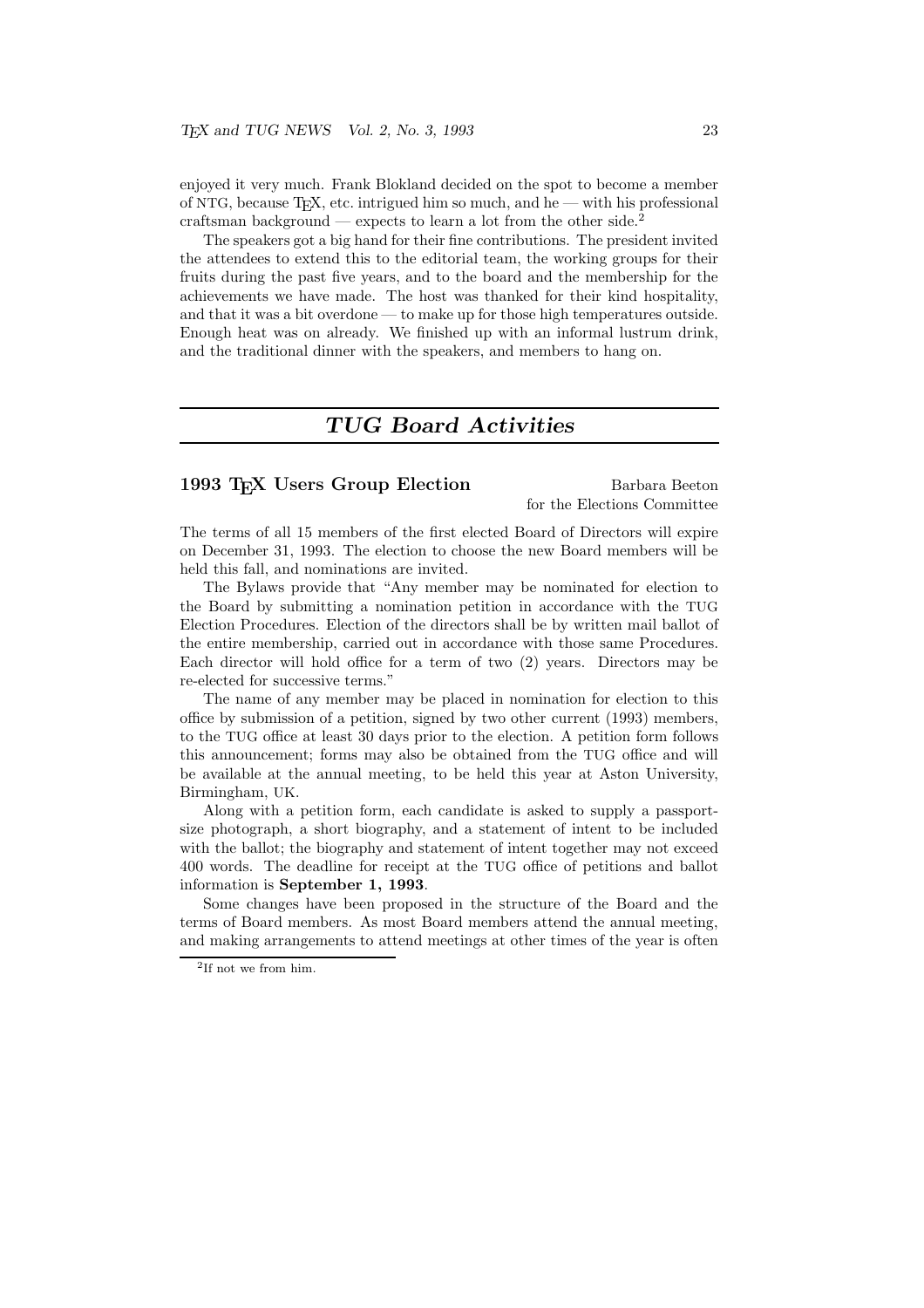#### Nomination for 1993 TUG Board of Directors Election

Only current (1993) TUG members are eligible to participate. The signatures of two (2) members are required in addition to that of the nominee. Type or print names clearly, exactly as they appear in the most recent TUG membership list or on a TUG mailing label; new members should enter the name which they used on their membership application form. Names that do not exactly match the TUG records will not be accepted as valid.

The undersigned TUG members propose the nomination of:

| Name of nominee | (signature) | (date) |
|-----------------|-------------|--------|
|-----------------|-------------|--------|

for the position of Member of the TUG Board of Directors, for a term beginning January 1, 1994.

#### Members supporting this nomination

| Nominated by   | Signature | Date |
|----------------|-----------|------|
| (please print) |           |      |
|                |           |      |
|                |           |      |

Return this petition to the TUG office (FAXed submissions will also be accepted). Petitions must be received in the TUG office no later than September 1, 1993.

T<sub>E</sub>X Users Group **FAX:** 805-963-8358 Nominations for 1993 Election P.O. Box 869 Santa Barbara, CA 93102-0869 U.S.A.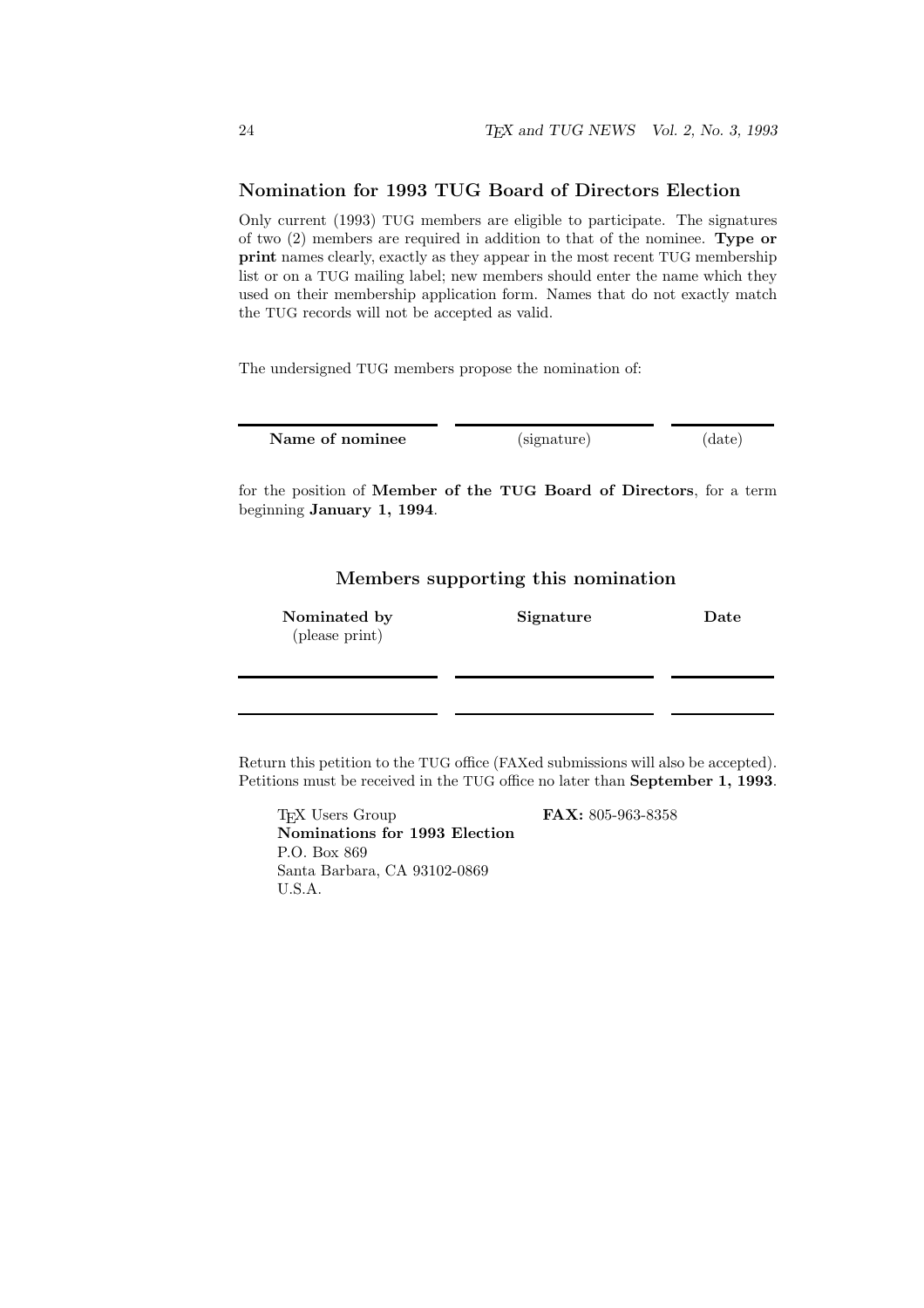difficult, it has been proposed that the term be shifted so that the terms of outgoing members end, and those of new members begin, with the annual business meeting. This arrangement should assure a smooth transition, with both old and new members able to attend at the same time.

A second proposed change would alter the lengths of some terms for one time only, so that not all members of the Board are replaced at the same time, but only one-third. For Board members elected this year, it would mean that five will have terms that end with the 1995 annual meeting, five with the 1996 annual meeting, and five with the 1996 annual meeting. Thereafter, all new terms will be for three years. All positions will be elected this year on the same basis, and the members of each of the three groups chosen by lot by the disinterested person or organization whose services are procured to count the ballots and certify the results.

Subject to approval by the present Board at their annual meeting, these new procedures will be in effect for the upcoming election.

Ballots will be mailed to all members about 30 days after the close of nominations. Marked ballots must be received no more than 6 weeks following the mailing; the exact date will be noted on the ballots.

Ballots will be counted by a disinterested party not part of the TUG organization. The results of the election should be available by the end of November.

#### Notices

| $\bullet$ Technical Council | Michael Ferguson          |
|-----------------------------|---------------------------|
|                             | for the Technical Council |

The Technical Council would like to solicit ideas and volunteers for the creation of "Special Interest" Technical Working Groups. A current example is

WG-92-04 (SI-TWG) Title: Special Interest TWG TEX for the Disabled

Mandate: The primary purpose of this working group is as a forum for those people interested in using and/or enhancing TEX to serve the needs of the disabled.

TWG Chair: T.V. Raman (raman@cs.cornell.edu)

Please contact Michael Ferguson, Yannis Haralambous or Alan Hoenig, at the TUG meeting in Aston or by email at

> Michael Ferguson (Chair): mike@inrs-telecom.uquebec.ca Yannis Haralambous: yannis@gat.citilille.fr Alan Hoenig: ajhjj@cunyvm.cuny.edu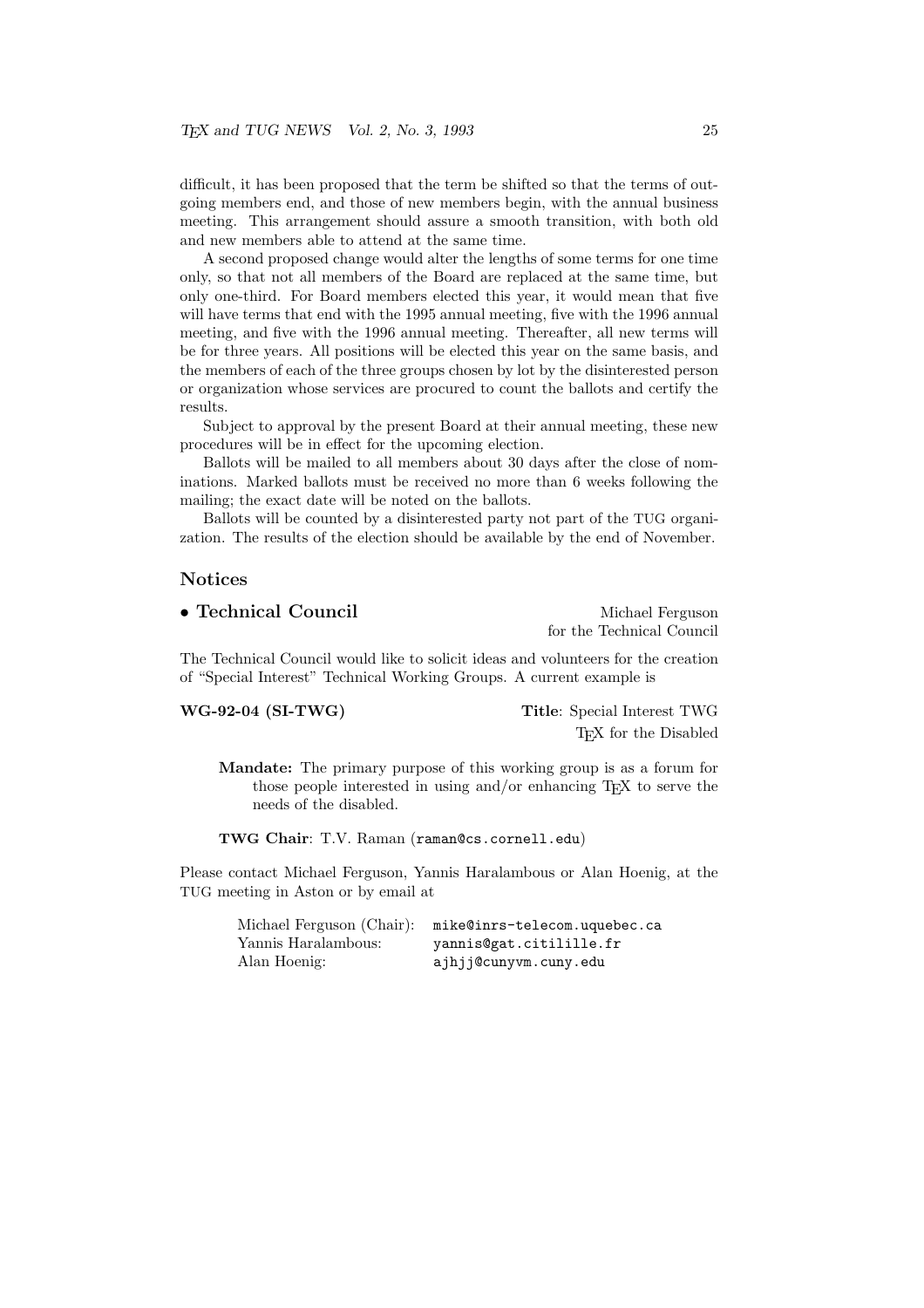## • Conference Planning Committee Jackie Damrau

for the Conference Planning Committee

We are soliciting the membership for volunteers to host our annual meetings. The meeting this year in Birmingham, England is our first meeting outside of North America, and hopefully will enable many more European members to attend the annual meeting. In keeping with this approach, we would like to promote a meeting sequence in which meetings would occur in a different area of the world each year, thus giving all TUG members an opportunity to attend an annual meeting periodically without undue expense. It is our hope that members from different countries will volunteer.

What is the process for deciding where meetings will be held? The committee solicits bids from members, and submits proposals to the TUG Board, who make the final decision.

What is involved? Using the recorded experience of past conference organizers, the committee has compiled a minimal checklist for volunteers to complete and return to the committee for an initial bid to host a meeting. Along with this checklist, the committee plans to provide organizers a summary of tips — a sort of "things to do" and "things to avoid".

Would you like to host an annual meeting at your site? If you are interested, please contact committee chair, Jackie Damrau, at

| Jackie Damrau, Chair     | Phone: 214-708-6048             |
|--------------------------|---------------------------------|
| SSC Laboratory           | FAX: $214-708-5143$             |
| Mailstop 1011, Ste. 125  | E-mail: tugcpc-l@irlearn.bitnet |
| 2550 Beckleymeade Avenue |                                 |
| Dallas, Texas 75237, USA |                                 |

Next Board Meeting

24–25 July, at TUG '93 Aston University, Birmingham, England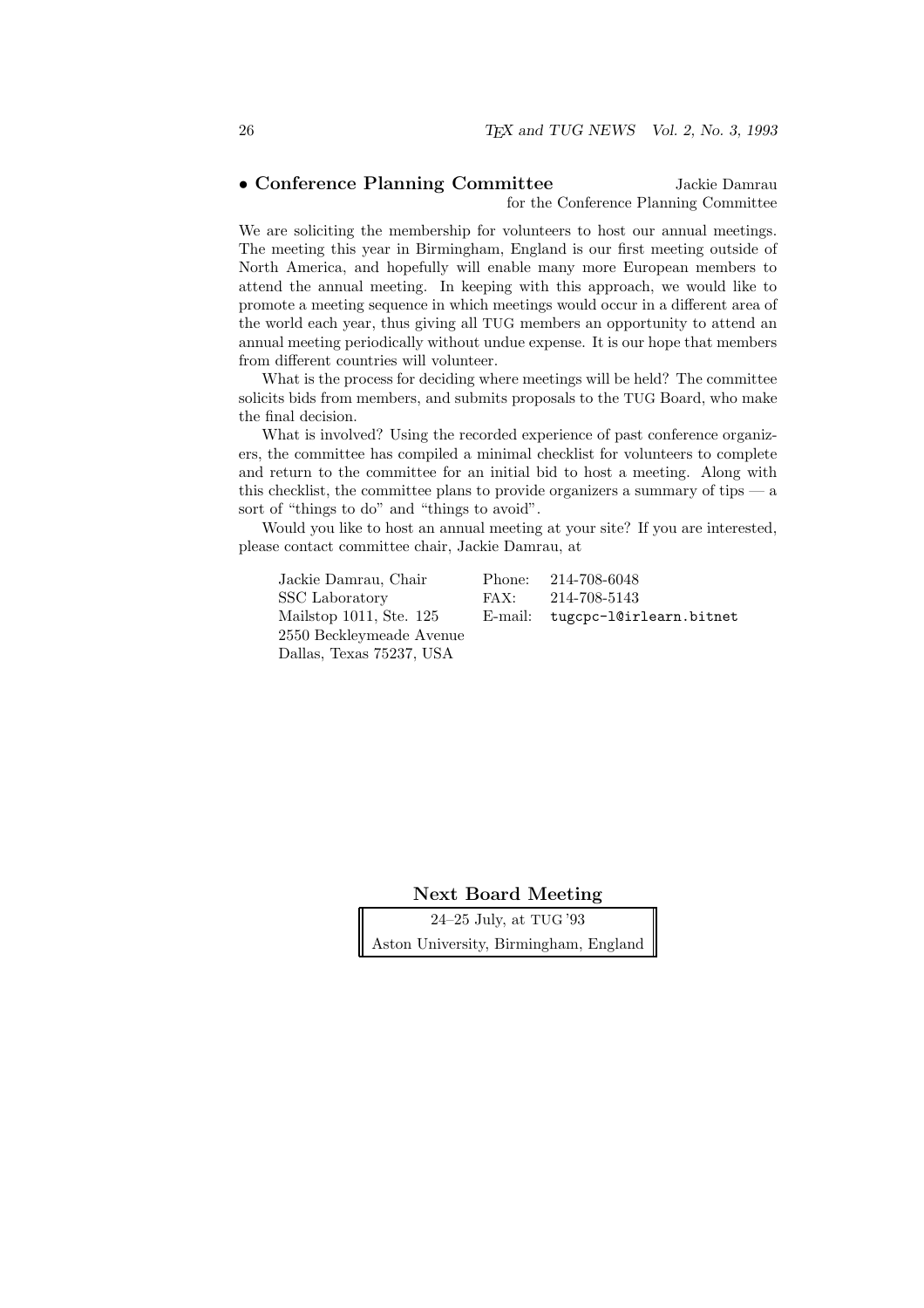| 1993 Course Schedule                                                                      |                                                                                                                                                   |  |  |  |
|-------------------------------------------------------------------------------------------|---------------------------------------------------------------------------------------------------------------------------------------------------|--|--|--|
| Beginning/Intermediate $T_F X^*$<br>Santa Barbara** Oct. 18-22<br>Santa Barbara Feb. 7-11 | Intensive Course in $LAT$ <sub>F</sub> $X^*$<br>August $23-27$<br>Ottawa<br>Santa Barbara**<br>Oct. 25–29<br>Santa Barbara<br>Jan. $31$ –Feb. $4$ |  |  |  |
| Modifying IATFX Style Files*                                                              | Adv'd T <sub>F</sub> X and Macro Writing*                                                                                                         |  |  |  |
| Santa Barbara                                                                             | Santa Barbara** Nov. 1-5                                                                                                                          |  |  |  |
| Feb. 28–Mar. 4                                                                            | Santa Barbara Feb. 14–18                                                                                                                          |  |  |  |
| <b>T<sub>F</sub>X</b> for Publishers                                                      | Practical SGML and $T_F X^*$                                                                                                                      |  |  |  |
| Washington, D.C. Nov. 12                                                                  | Santa Barbara** Nov. 8–9                                                                                                                          |  |  |  |
| <b>Book and Document Design</b>                                                           | SGML and T <sub>F</sub> X for                                                                                                                     |  |  |  |
| with T <sub>F</sub> X                                                                     | $Publishers*$                                                                                                                                     |  |  |  |
| Boston Sept. 23-24                                                                        | New York Nov. 10                                                                                                                                  |  |  |  |
|                                                                                           | *Lab classes — computers will be provided for all students.<br>** <b>NOTE:</b> These classes, previously scheduled for Boston,                    |  |  |  |

TEX Users Group

have been moved to Santa Barbara.

- TUG courses are small, with 8–15 students in most classes.
- Dates and locations subject to change contact the T<sub>E</sub>X Users Group at 805-963-1338 or send a FAX to 805-963-8358.

#### On-Site Courses in TEX and IATEX from TEX Users Group

- $\bullet\,$  Courses in TEX, IATEX, SGML and TEX, PostScript, or TEX for Publishers tailored to the needs of your group
- Courses at every level from beginning to advanced
- Five full days of instruction at your site
- One-week course fee includes all instructor fees and expenses plus textbooks and other materials for up to 15 students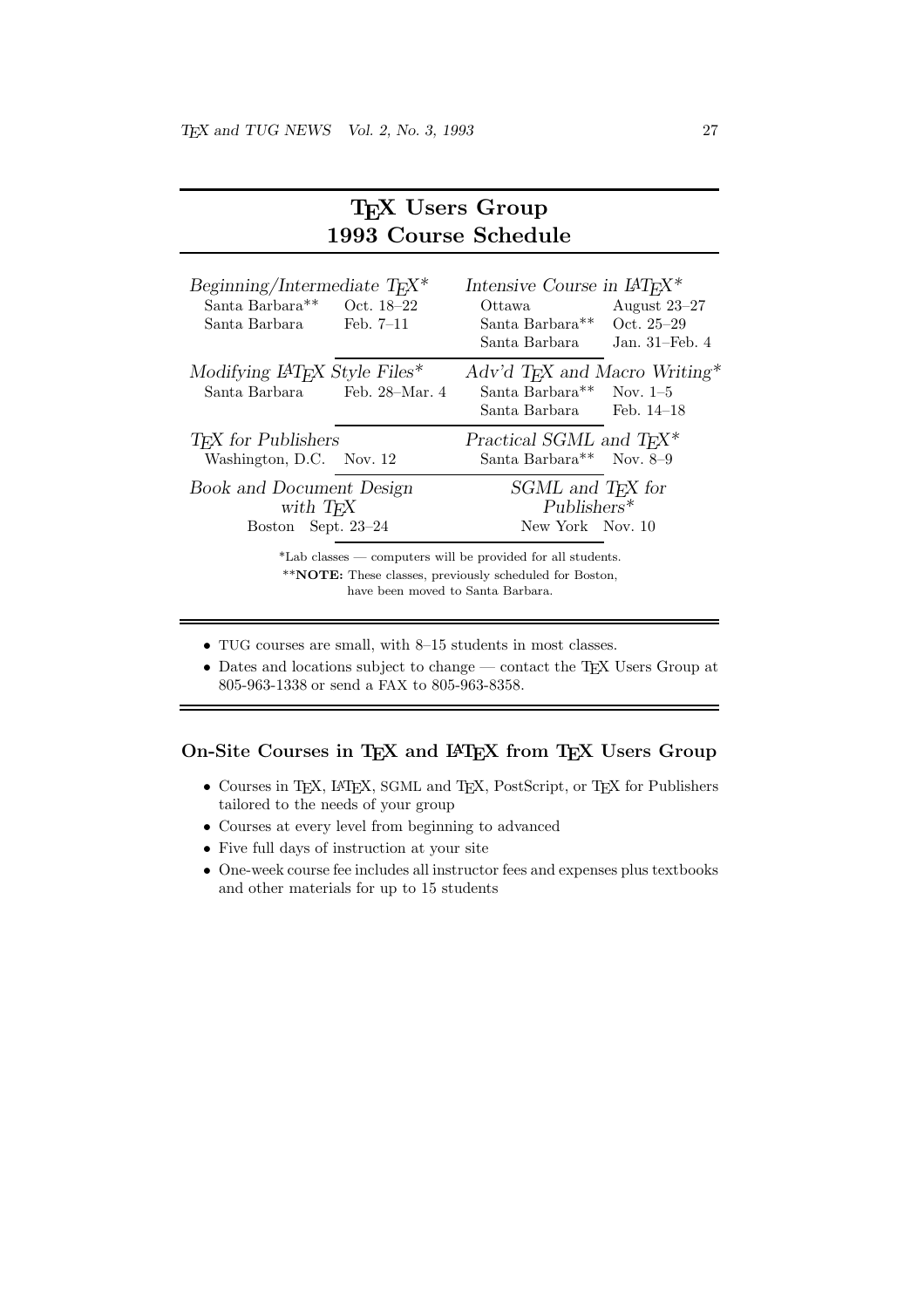| $26 - 30$ July  | <b>TUG</b> '93:<br>"World Wide Window on T <sub>F</sub> X"<br>14th Annual Meeting, Aston<br>University, Birmingham, UK.                                        | Chris Rowley, ca_rowley<br>Qvax.acs.open.ac.uk<br>Malcolm Clark<br>malcolmc@wmin.ac.uk |
|-----------------|----------------------------------------------------------------------------------------------------------------------------------------------------------------|----------------------------------------------------------------------------------------|
| 15 Aug.         | EP94, RIDT94 deadline:<br>Call for papers for major joint<br>conference in Darmstadt, Ger-<br>many, 11–15 April 1994.                                          | EP94: ep94@gmd.de<br>RIDT94: ridt94@irisa.fr                                           |
| $23-24$ Sept.   | DANTE:<br>9th general meeting of DANTE, uttler@rhrk.uni-kl.de<br>including free tutorials on vari-<br>ous themes.<br>Kaiserslautern.                           | Klaus Uttler                                                                           |
| $28 - 29$ Sept. | Electronic Books 1993:<br>First annual meeting, at the Phone: $(203)$ 226-6967<br>Sheraton New York, New York<br>City. Pre-conference workshops<br>on 27 Sept. | Meckler@jvnc.net<br>In USA: 1-800-632-5537<br>FAX: (203) 454-5840                      |
| 18 Nov.         | NTG 12th Meeting:<br>"(IA)T <sub>E</sub> X User Environment".<br>Den Bosch, OCÉ.                                                                               | Gerard van Nes<br>vannes@ecn.nl                                                        |
| Spring 1994     | NTG 13th Meeting:<br>" $(LA)$ T <sub>F</sub> X, METAFONT, and<br>tools education."<br>Groningen, at RUG.                                                       | Gerard van Nes<br>vannes@ecn.nl                                                        |

# Upcoming Events

Note: Also consult the "Calendar" in the previous issue of  $TUGboat$  for more dates and details.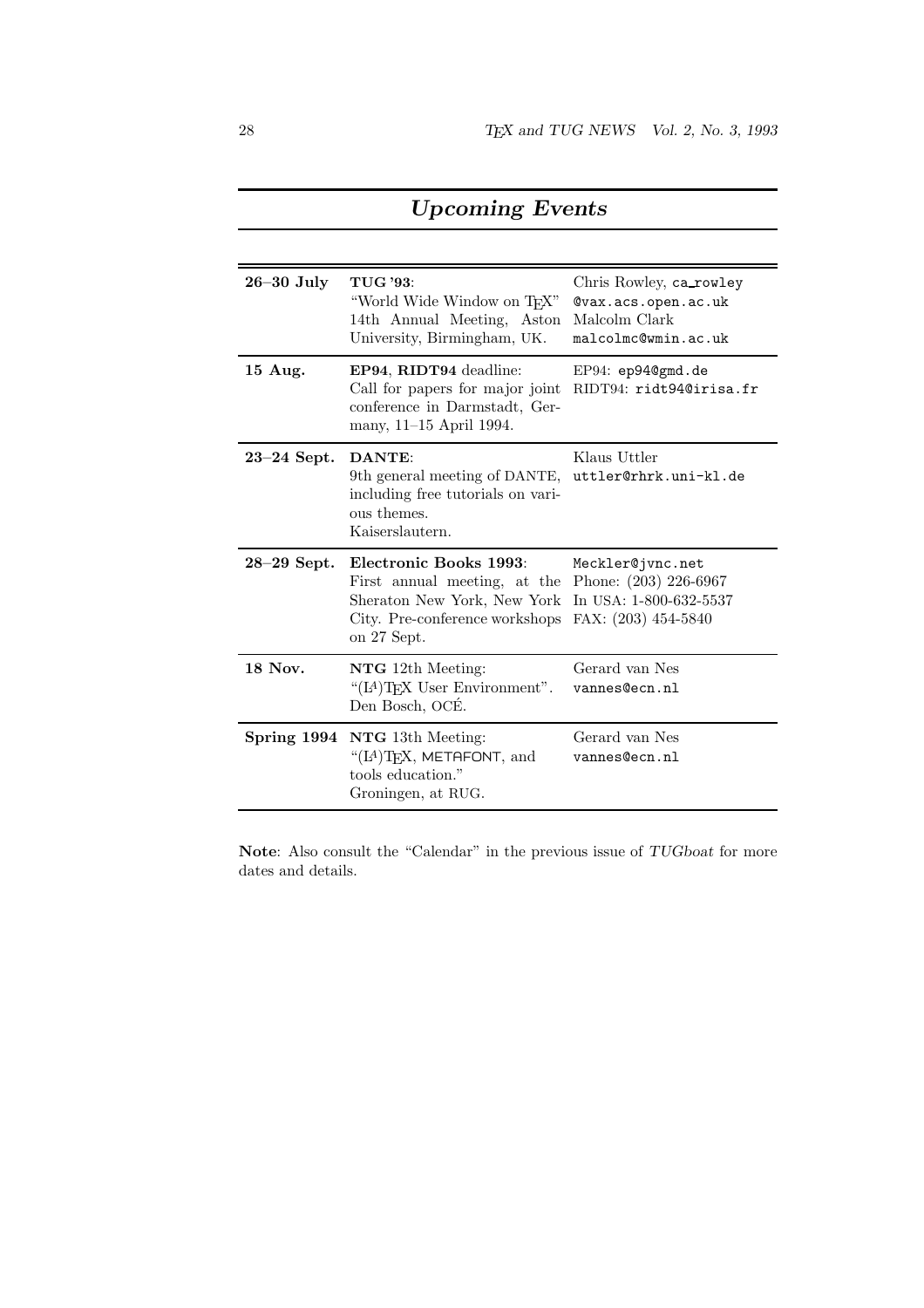# T<sub>E</sub>X and TUG NEWS Table of Contents

|                                                                                                                                                                                                                                          | 1                    |
|------------------------------------------------------------------------------------------------------------------------------------------------------------------------------------------------------------------------------------------|----------------------|
| Typographer's Inn                                                                                                                                                                                                                        | $\overline{2}$       |
| New Publications                                                                                                                                                                                                                         | 4                    |
| Feature Article:<br>International quotations Johannes Braams                                                                                                                                                                             | 5                    |
| "Hey $-$ it works!"<br>$Jeremy\ Gibbons \dots \dots \dots \dots \dots \dots \dots \dots \dots \dots \dots$                                                                                                                               | 9                    |
| $(LA)$ T <sub>F</sub> X News<br>Announcing OzT <sub>F</sub> X 1.5 Andrew K. Trevorrow<br>$BIBT$ <sub>F</sub> X HyperCard stack Evan Antworth<br>UKT <sub>F</sub> X archive on CD-ROM Rich Morin<br>The CTAN archives George D. Greenwade | 13<br>13<br>14<br>15 |
| You Rang $\dots$ ?                                                                                                                                                                                                                       | 16                   |
| TUG '93 Updates<br>TUG'93 courses (20 July–6 August) Carol Hewlett                                                                                                                                                                       | 19<br>21             |
| Reports on Meetings<br>NTG's Lustrum Meeting Kees van der Laan                                                                                                                                                                           | 22                   |
| TUG Board Activities<br>1993 T <sub>F</sub> X Users Group Election<br><b>Notices</b>                                                                                                                                                     | 23<br>24<br>25       |
| Conference Planning Committee                                                                                                                                                                                                            | 26                   |
| T <sub>F</sub> X Users Group 1993 Course Schedule                                                                                                                                                                                        | 27                   |
|                                                                                                                                                                                                                                          | 28                   |

Volume 2, No. 3, 1993